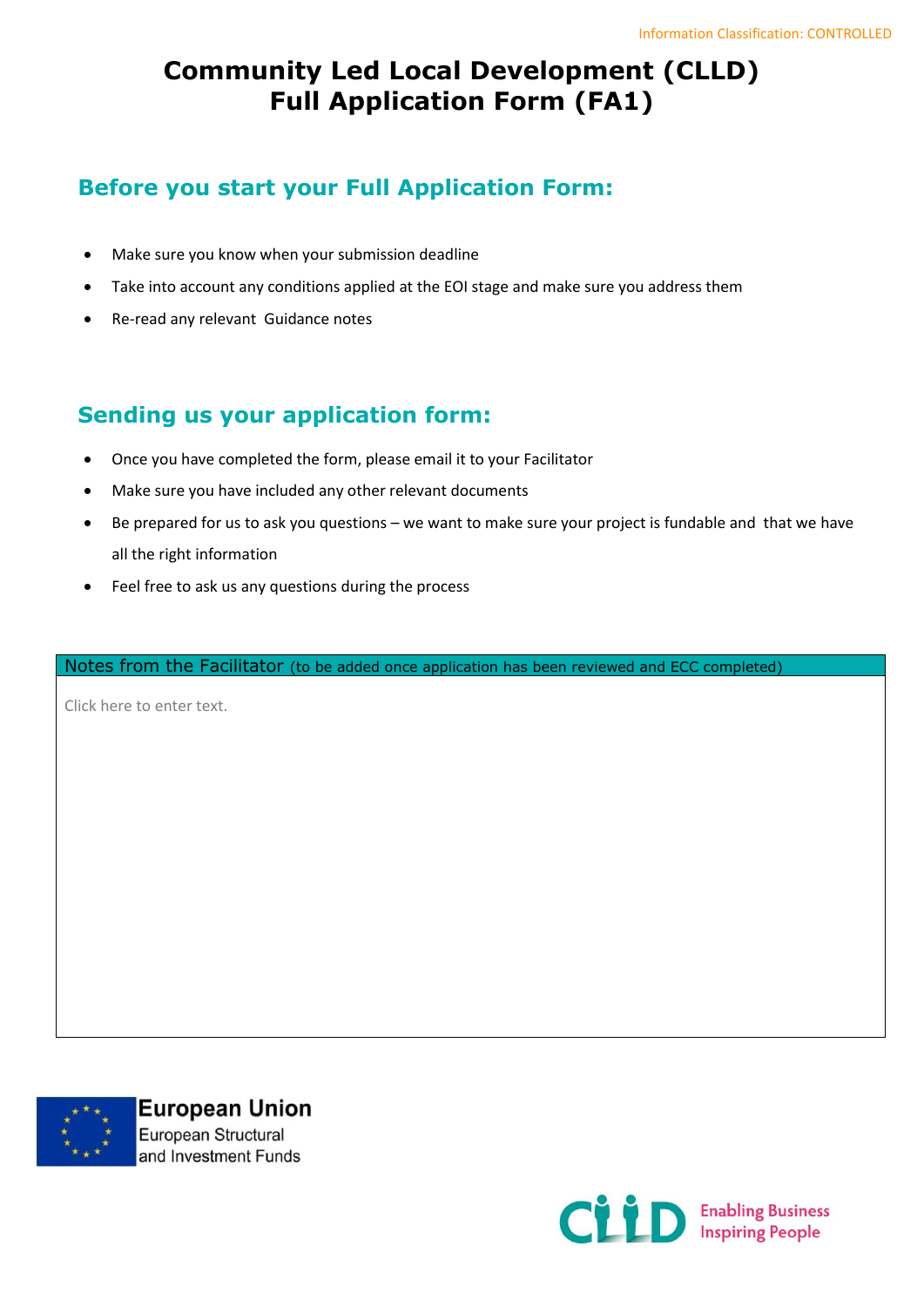# **A. About You and Your Organisation**

| <b>Project and Contact Details</b>                                                                                                                                                 |                                                             |  |  |  |  |
|------------------------------------------------------------------------------------------------------------------------------------------------------------------------------------|-------------------------------------------------------------|--|--|--|--|
| Please give the project                                                                                                                                                            | SE0032                                                      |  |  |  |  |
| references and details of                                                                                                                                                          | Cattle Market Makers Project - (Business Support and Space) |  |  |  |  |
| the main point of contact.                                                                                                                                                         | Mr                                                          |  |  |  |  |
| If anything has changed                                                                                                                                                            | Stephen Vinson                                              |  |  |  |  |
| since your EoI please                                                                                                                                                              | <b>Liskeard Town Clerk</b>                                  |  |  |  |  |
| amend accordingly                                                                                                                                                                  | 01579 559560                                                |  |  |  |  |
|                                                                                                                                                                                    | 07929 780902                                                |  |  |  |  |
|                                                                                                                                                                                    | townclerk@liskeard.gov.uk                                   |  |  |  |  |
| If all details above are correct please tick here, if not please amend<br>All details above are correct $\sqrt{\phantom{a}}$<br>where necessary above and leave the tick box empty |                                                             |  |  |  |  |

| 2.<br><b>Organisation Details</b><br>Please give the details of the business/organisation who will be the applicant for the project |                                                                                                                    |                                                                     |  |                                                   |  |
|-------------------------------------------------------------------------------------------------------------------------------------|--------------------------------------------------------------------------------------------------------------------|---------------------------------------------------------------------|--|---------------------------------------------------|--|
| Registered/ Legal Name of<br><b>Business/Organisation</b><br>(Including Trading Name)                                               | <b>Liskeard Town Council</b>                                                                                       |                                                                     |  | Is this a new Start Up<br>Business?<br>Yes $\Box$ |  |
| Business/organisation<br>address and contact details<br>(main postal address)<br>including postcode                                 | <b>Liskeard Town Council</b><br>3-5 West Street<br>Liskeard<br>Cornwall<br><b>PL14 6BW</b>                         |                                                                     |  |                                                   |  |
| Correspondence address (if<br>different to above)                                                                                   | Please enter an alternative correspondence address if you would like us to<br>contact you at a different location. |                                                                     |  |                                                   |  |
|                                                                                                                                     | townclerk@liskeard.gov.uk                                                                                          |                                                                     |  |                                                   |  |
| General contact details and<br>Website address                                                                                      | 01579 345407                                                                                                       |                                                                     |  |                                                   |  |
|                                                                                                                                     | www.liskeard.gov.uk                                                                                                |                                                                     |  |                                                   |  |
| Which best represents the<br>legal status of the business/<br>organisation/applicant?                                               | Other<br>If 'Other', please specify: Town Council – non statutory body                                             |                                                                     |  |                                                   |  |
| If all details above are correct please tick here, if not please amend<br>where necessary above and leave the tick box empty        |                                                                                                                    |                                                                     |  | All details above are correct $\blacksquare$      |  |
| <b>What does your business do?</b>                                                                                                  |                                                                                                                    |                                                                     |  |                                                   |  |
| Please provide a description<br>of your business and what it<br>does.                                                               | Town Council is a non-statutory public body.                                                                       |                                                                     |  |                                                   |  |
| <b>Other company details</b>                                                                                                        |                                                                                                                    |                                                                     |  |                                                   |  |
| <b>Companies House</b><br>Registration number                                                                                       | Companies House no.                                                                                                | <b>Charity Commission</b><br>Registration number<br>(if applicable) |  | Charity Commission no.                            |  |
| VAT Registration Number                                                                                                             | 818323925                                                                                                          |                                                                     |  |                                                   |  |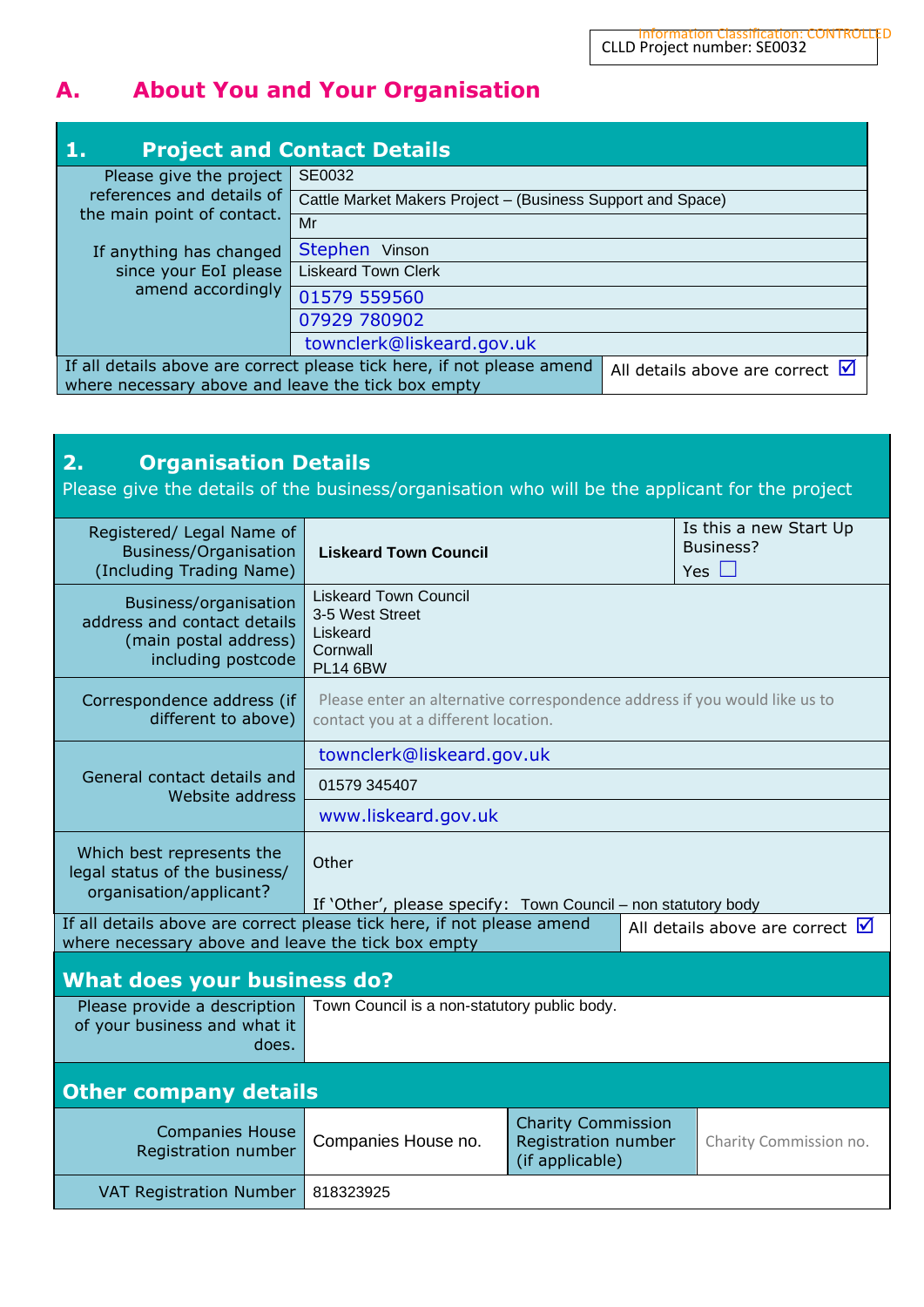| Do you have a business plan,<br>set of accounts or P&L?                                                                                                       | We have a set of accounts which is profit and loss based.                              |                                                                                                                                     |                           |  |                                                       |  |                                     |  |
|---------------------------------------------------------------------------------------------------------------------------------------------------------------|----------------------------------------------------------------------------------------|-------------------------------------------------------------------------------------------------------------------------------------|---------------------------|--|-------------------------------------------------------|--|-------------------------------------|--|
| Which Business /organisation<br>sector are you in?                                                                                                            | <b>Public Sector</b><br>If 'Other', please specify: Click here to enter text.          |                                                                                                                                     |                           |  |                                                       |  |                                     |  |
| Business/organisation size                                                                                                                                    | <b>Small 10-49</b>                                                                     |                                                                                                                                     |                           |  | If 'Other', please specify: Click here to enter text. |  |                                     |  |
| <b>Business Start Date</b>                                                                                                                                    | 01 April 1974                                                                          |                                                                                                                                     |                           |  | Trading age at the<br>start of support                |  | yy/mm.                              |  |
| Turnover for the last<br>complete financial year                                                                                                              | Enter in whole £ here.                                                                 |                                                                                                                                     |                           |  |                                                       |  |                                     |  |
| R&D spend in the last<br>financial year                                                                                                                       |                                                                                        | Number of product or<br>process innovations<br>Enter in whole £ here.<br>Enter number here.<br>in the last three<br>financial years |                           |  |                                                       |  |                                     |  |
| Do you have any "linked<br>businesses"?                                                                                                                       | Yes $\Box$                                                                             |                                                                                                                                     |                           |  | If 'Yes', please specify: Click here to enter text.   |  |                                     |  |
| If you are a limited company, please provide details of the shareholders of the company $-$ name and $\%$<br>share allocation                                 |                                                                                        |                                                                                                                                     |                           |  |                                                       |  |                                     |  |
| Name                                                                                                                                                          | % share<br>allocation                                                                  |                                                                                                                                     |                           |  | Do they own shares in<br>another company?             |  | Other company and %<br>shareholding |  |
| Click here to enter text.                                                                                                                                     | Click here to enter text.<br>Click here to enter<br>Click here to enter text.<br>text. |                                                                                                                                     |                           |  |                                                       |  |                                     |  |
| Click here to enter text.                                                                                                                                     | Click here to enter text.<br>Click here to enter<br>Click here to enter text.<br>text. |                                                                                                                                     |                           |  |                                                       |  |                                     |  |
| Click here to enter text.                                                                                                                                     | Click here to enter<br>Click here to enter text.<br>Click here to enter text.<br>text. |                                                                                                                                     |                           |  |                                                       |  |                                     |  |
| Click here to enter text.                                                                                                                                     | Click here to enter text.<br>Click here to enter<br>text.                              |                                                                                                                                     | Click here to enter text. |  |                                                       |  |                                     |  |
| Click here to enter text.                                                                                                                                     | Click here to enter<br>text.                                                           |                                                                                                                                     |                           |  | Click here to enter text.                             |  | Click here to enter text.           |  |
| Does your business/organisation own shares in<br>another company?                                                                                             |                                                                                        |                                                                                                                                     |                           |  | Click here to enter text.                             |  | Click here to enter text.           |  |
| Please provide any further<br>clarification of shareholders<br>as required                                                                                    | Click here to enter text.                                                              |                                                                                                                                     |                           |  |                                                       |  |                                     |  |
| Have any of the business/organisation principals been:                                                                                                        |                                                                                        |                                                                                                                                     |                           |  |                                                       |  |                                     |  |
| Yes $/$<br>Listed on the individual insolvency<br>Yes/No<br>Disqualified as a Director?<br>register?<br>No                                                    |                                                                                        |                                                                                                                                     |                           |  |                                                       |  |                                     |  |
| Yes/<br>Subject to bankruptcy proceedings?<br>Yes/No<br>Subject to a County Court Judgement?<br>No                                                            |                                                                                        |                                                                                                                                     |                           |  |                                                       |  |                                     |  |
| If you answered 'yes' to any part of this question please provide details below:                                                                              |                                                                                        |                                                                                                                                     |                           |  |                                                       |  |                                     |  |
| Click here to enter text.                                                                                                                                     |                                                                                        |                                                                                                                                     |                           |  |                                                       |  |                                     |  |
| Size of business/organisation - please review the criteria below and confirm if you meet either of the<br>definitions of a small or medium size organisation: |                                                                                        |                                                                                                                                     |                           |  |                                                       |  |                                     |  |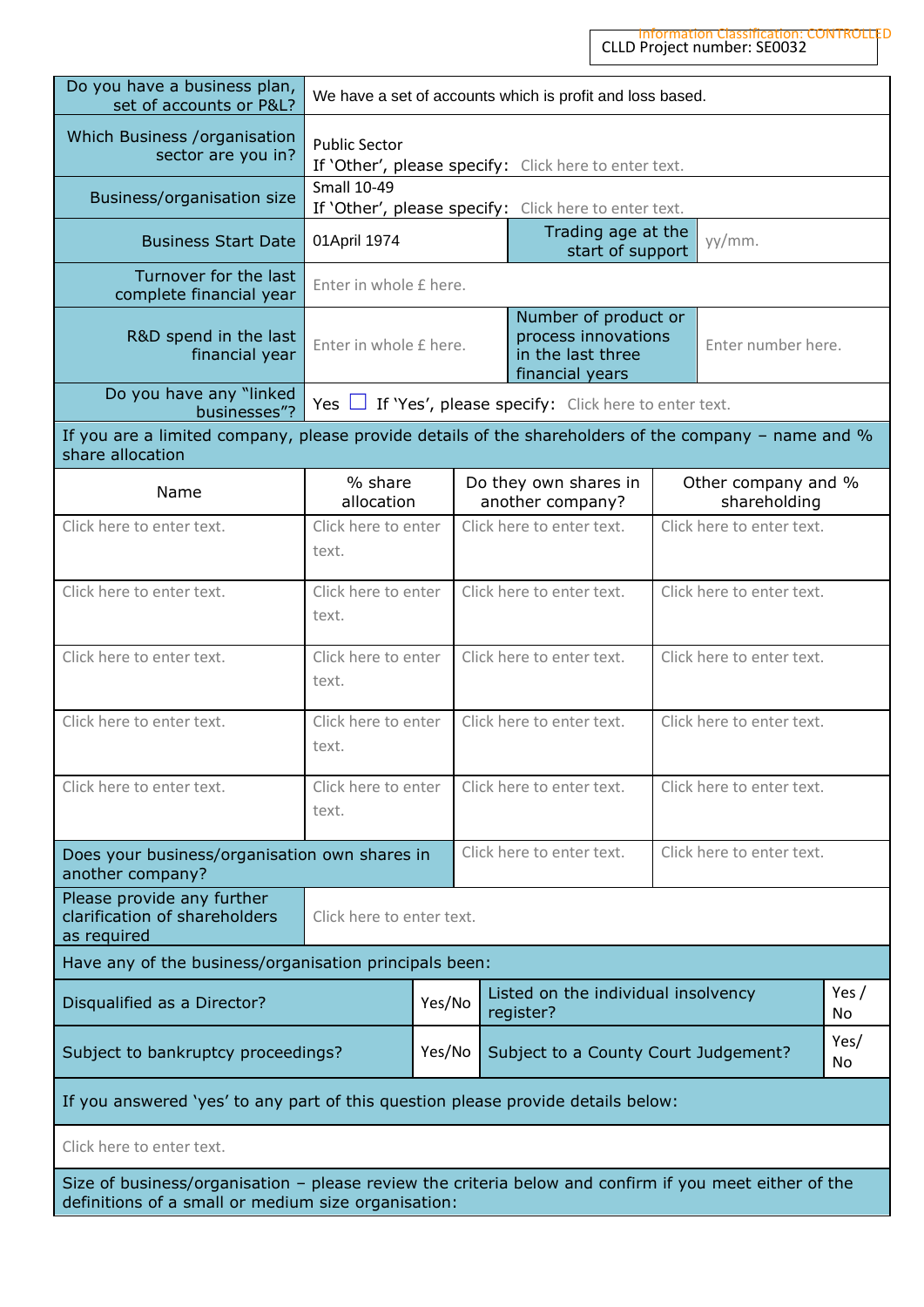| <b>SMALL</b><br>You have a headcount of less than 50 employees; and/or<br>You have a turnover on the last financial year of $E10m$ or less                                                                  | Choose an option                     |  |  |
|-------------------------------------------------------------------------------------------------------------------------------------------------------------------------------------------------------------|--------------------------------------|--|--|
| <b>MEDIUM</b><br>You have a headcount of less than 250 employees;<br>You have a turnover on the last financial year of €50m or less;<br>You have a balance sheet in the last financial year of €43m or less | Choose an option                     |  |  |
| Has your organisation received<br>any grant funding (State Aid)<br>Yes $\Box$ If 'Yes', please specify: Click here to enter text.<br>support in the last 3 years                                            |                                      |  |  |
| If all details above are correct<br>please tick here, if not please<br>amend where necessary above<br>and leave the tick box empty                                                                          | All details above are correct $\Box$ |  |  |

## **B. About your Project**

| 3.<br><b>Project Details</b>                                                                                                                                                                                                                                                                                | Please provide a brief outline of your project/activity                                                                                                                                                                                                                                                                                                                                                                                                                                                                                                                                                                                                                                                                                                                                                                                                                                                                                                                                                                                                                                                                                                                                                                                                                                                                                                                                                                                                                                                                                                                                                                                                                                                                                                                                                                                                                                                                                                                                                                                                                                                                                                                                                                                                                                                                                                                                                                                                                                                                                                                                                                                                                                                                                                                                                                                                                                                                                                       |
|-------------------------------------------------------------------------------------------------------------------------------------------------------------------------------------------------------------------------------------------------------------------------------------------------------------|---------------------------------------------------------------------------------------------------------------------------------------------------------------------------------------------------------------------------------------------------------------------------------------------------------------------------------------------------------------------------------------------------------------------------------------------------------------------------------------------------------------------------------------------------------------------------------------------------------------------------------------------------------------------------------------------------------------------------------------------------------------------------------------------------------------------------------------------------------------------------------------------------------------------------------------------------------------------------------------------------------------------------------------------------------------------------------------------------------------------------------------------------------------------------------------------------------------------------------------------------------------------------------------------------------------------------------------------------------------------------------------------------------------------------------------------------------------------------------------------------------------------------------------------------------------------------------------------------------------------------------------------------------------------------------------------------------------------------------------------------------------------------------------------------------------------------------------------------------------------------------------------------------------------------------------------------------------------------------------------------------------------------------------------------------------------------------------------------------------------------------------------------------------------------------------------------------------------------------------------------------------------------------------------------------------------------------------------------------------------------------------------------------------------------------------------------------------------------------------------------------------------------------------------------------------------------------------------------------------------------------------------------------------------------------------------------------------------------------------------------------------------------------------------------------------------------------------------------------------------------------------------------------------------------------------------------------------|
| Please give a description of your<br>project, make sure you include:<br>The aim of your project<br>$\bullet$<br>What is involved in your project?<br>$\bullet$<br>Explain what will happen and<br>how.<br>How have you identified the<br>$\bullet$<br>need for your project? What<br>issue will it address? | Liskeard cattle market is a priority regeneration site for Cornwall Council<br>and its partners. Recent high quality community consultation (funded by<br>the Ministry of Housing, Communities and Local Government) has<br>resulted in a vision to regenerate the old cattle market site in Liskeard to<br>create a new community heart which catalyses the upcycling of the town.<br>Key themes include boosting the local economy via workspace for<br>startups and small businesses, and making it a place where people of all<br>ages and backgrounds can come together, including those experiencing<br>deprivation and isolation to participate in and enjoy a range of cultural<br>and community activities.<br>The aim of this project is to build a community of makers, bringing<br>creativity and vibrancy to the site, helping people and businesses to<br>develop in an inclusive way, and providing effective mean-while uses<br>while the longer-term plans for the cattle market site are taking shape. It<br>will expand the existing creative and craft industries sector in Liskeard, to<br>help raise the profile of the town centre as a destination for local people,<br>and visitors. This application will provide premises, advice and support to<br>enable business start-ups and expansions. It will enable excluded<br>individuals to be brought a step closer to the mainstream economy.<br>At this stage it is hard to predict the specific economic effects of the<br>Coronavirus crisis on the local economy. However, it is very likely that<br>existing small businesses will be struggling and unemployment will<br>increase. In this context we believe that a project which supports small<br>businesses, potential entrepreneurs and people not in employment will be<br>needed more than ever. Its effect in bringing people into the town centre<br>will be very valuable in a context where the competition from online<br>shopping is likely to increase.<br>The Government's Index of Multiple Deprivation in 2015 (and the new<br>2019 version) show the serious deprivation issues in Liskeard with one<br>LSOA being in the worst 10% of LSOA's nationally and the two adjacent<br>the worst 10-20% nationally. In November 2019, Creative Kernow<br>produced the "Creative Workspace Demand Study: Penzance and<br>Liskeard". With 139 businesses responding to the consultation, this<br>represented a strong 70% rate. This indicated a very good demand for<br>premises with Liskeard scoring even more highly than Penzance. Several<br>recent past demand studies and planning processes have identified the<br>demand for small-scale workspace employment space. Neighbourhood<br>Plan development process from 2014. The Food Enterprise Zone<br>initiative in 2015. A jointly commissioned study in 2017 indicating the<br>cattle market site as an excellent location for quality office space. The |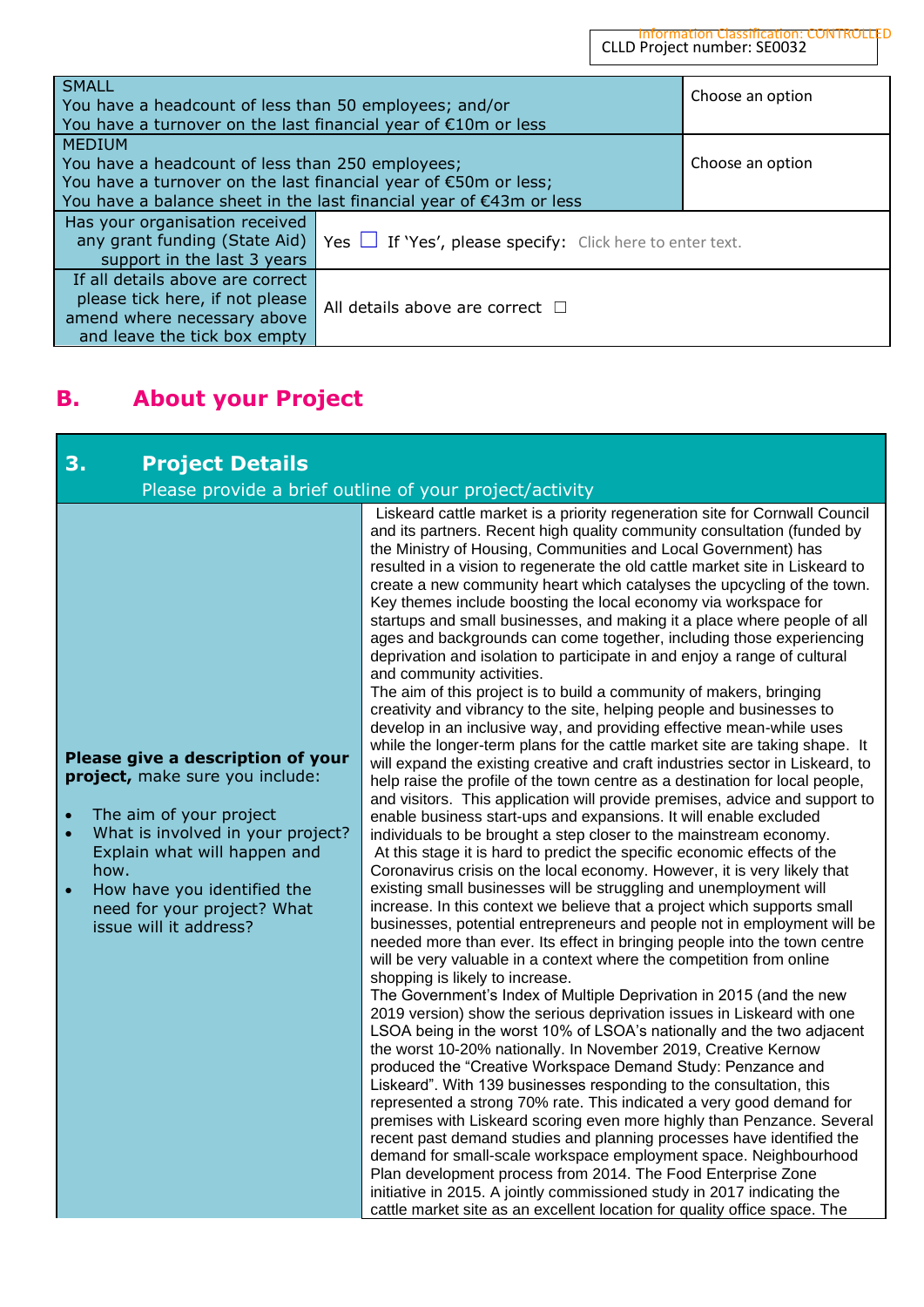Town Council and partners (including the LEP), 2018 study which continued to show a need for small scale business units in the town centre.

#### **Who will benefit from the project?**

- Who is helped by your project?
- How will it make a difference?
- How will it deliver the expected outputs?

#### **What is innovative about your project?**

- What is new or different?
- How do you know that this will work?

There are already some creative and artisan businesses in the town centre and a number of people interested in turning an idea into a start-up arts and craft business. The provision of the workspace and access to the technical advice and facilities offered by this project would represent a step change in their number, coordination and visibility. Over 2 years a Project Coordinator employed by Liskeard Town Council will run a project aimed at several strands of people: starting with established makers, who can help as trainers and technicians, and potential entrepreneurs, who need help establishing businesses and getting products to their market. It is intended through a combination of business advice and support and premises fit out – that 10 enterprises (C1 indicator) will be supported of which 3 will be new enterprises supported (C5 indicator). There will be an employment increase of 4 jobs in supported enterprises (C8 indicator). After the first six months we would also include economically inactive people whose interest and confidence can be stimulated by participating in creative and craft activities as steps towards education, job search or self-employment. It is hoped that by this method 12 potential entrepreneurs can be assisted to become enterprise ready (P11 indicator)

Current business support is general and only occurs on a pop-up basis. The provision of small business premises linked directly with help and advice has not occurred locally since 2003. This project will enable business support combined with a range of opportunities from an opportunity to exhibit to a full-time workshop.

One way in which it is innovative is that it will include the different strands mentioned above. The inclusion of established makers will provide an immediate impact and role models and mentors as well as people who can run courses and bring technician skills. Equally, the inclusion of potential entrepreneurs and targeting of people who are not currently economically active will mean that it truly is an inclusive project, widening networks and bringing new energy and ideas.

As far as is known, this is a uniquely comprehensive approach in combining physical regeneration, through the expansion of local businesses in such a way that some excluded individuals could secure employment with businesses supported by the project. Others will have achieved a step towards the economic mainstream through, the acquisition of arts and crafts skills that might provide them with a near future opportunity, to secure employment in an expanding sector of the local economy.

It is also believed to be a unique Town Council led project in terms of its wide range of partners and stakeholders: Cornwall Council, Plymouth College of Art, a local charity ECCABI, the Liskerrett Community Centre, Adult Education, Primary Schools, Community Interest Companies such as, Community Treasure Chest, Lighthouse Community Centre, and the Liskeard Together programme..

We know that similar types of project have been successful elsewhere (for example, the Krowji initiative at Redruth which combines floorspace with advice and support) in providing artists workshops. Furthermore, the Liskeard Together project which includes ECCABI, who have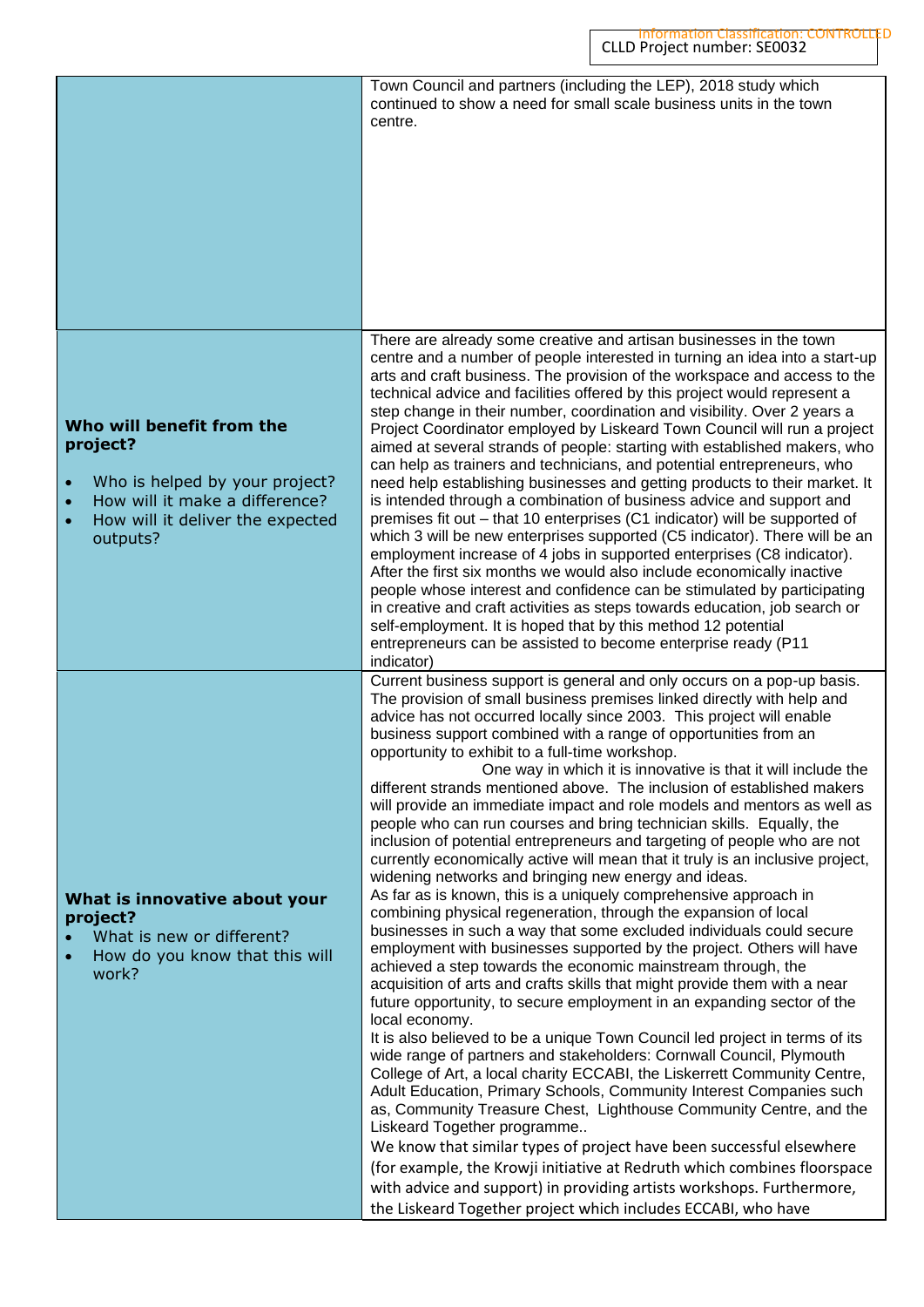|                                                                                                                                                                                                                                                                                                             |                                                                                                                                                                                                                                                                                                                                                                                                                                                                                                                                                                                                                                                                                                                                                                                                                                                                                                                                                                                                                                                                                                                                                                                                                                                                                                                                                                                                                                                                                                                                        | successful worked with the ESF participant groupings. Between our<br>partners and stakeholders have a wide range of experience. We have<br>also consulted with local artists and makers to understand their needs.                                                                                                                                                                                                                                                                                                                                                                                                                                                                                                                                                                                                                                                                                                                                                                                 |  |
|-------------------------------------------------------------------------------------------------------------------------------------------------------------------------------------------------------------------------------------------------------------------------------------------------------------|----------------------------------------------------------------------------------------------------------------------------------------------------------------------------------------------------------------------------------------------------------------------------------------------------------------------------------------------------------------------------------------------------------------------------------------------------------------------------------------------------------------------------------------------------------------------------------------------------------------------------------------------------------------------------------------------------------------------------------------------------------------------------------------------------------------------------------------------------------------------------------------------------------------------------------------------------------------------------------------------------------------------------------------------------------------------------------------------------------------------------------------------------------------------------------------------------------------------------------------------------------------------------------------------------------------------------------------------------------------------------------------------------------------------------------------------------------------------------------------------------------------------------------------|----------------------------------------------------------------------------------------------------------------------------------------------------------------------------------------------------------------------------------------------------------------------------------------------------------------------------------------------------------------------------------------------------------------------------------------------------------------------------------------------------------------------------------------------------------------------------------------------------------------------------------------------------------------------------------------------------------------------------------------------------------------------------------------------------------------------------------------------------------------------------------------------------------------------------------------------------------------------------------------------------|--|
| <b>After the funding</b><br>What will be the lasting impact of<br>your project?<br>What is the legacy of your<br>project?<br>How will you continue to deliver<br>$\bullet$<br>the project post CLLD (if<br>applicable)?                                                                                     |                                                                                                                                                                                                                                                                                                                                                                                                                                                                                                                                                                                                                                                                                                                                                                                                                                                                                                                                                                                                                                                                                                                                                                                                                                                                                                                                                                                                                                                                                                                                        | The kick starting of the regeneration of a part of the former cattle market<br>site will provide an historic opportunity to develop an existing arts and<br>crafts community into a larger and more competitive sector of the towns<br>economy. This will feed into the larger provision of workspace on the site,<br>which is expected to be completed at the end of 2021. The town<br>continues to suffer from high levels of deprivation. The provision of an<br>arts and crafts route to social inclusion will help to supplement the<br>activities of other partners in the town. The contracts of employment for<br>the two posts created through the project would be for the duration of the<br>CLLD funding. We have modelled the cash flow projections for 6 years<br>from the start of the project. This shows that after the termination of the<br>grant funding the income from the project covers the costs so the facilities<br>can continue to be provided on a sustainable basis. |  |
| Have there been any changes to<br>your project since your EOI? If so,<br>explain what they are and what the<br>impact will be.                                                                                                                                                                              | It had originally been the proposal to consider the possible reuse or<br>meanwhile use of some of the existing buildings for the purposes of<br>providing business units. This would have been in conjunction with the<br>provision of containerised units. Advice from Cornwall Council has been<br>that the poor condition of the existing buildings makes it impractical and<br>uneconomic to attempt to keep the properties as business units. The<br>premises element of the project is now solely container-based. Whereas<br>it had been hoped to furbish and enable 500 square metres of business<br>unit floorspace of existing buildings and some containers, the containers<br>only solution will reduce the area enabled to 109 square metres. The<br>project will prepare the brownfield site for business use. It will also<br>provide the container units with the necessary power connections<br>including three phase and the internal fittings such as, extraction fans,<br>etc. to make the shell of the container units into usable space. In the<br>Expression of Interest a figure of £60,000 had been identified as the cash<br>contribution. However, the actual figure requested is significantly higher<br>as a result of the fuller project costs increasing during the project<br>development. Cornwall Council have been fully involved with the exercise<br>to establish the actual gross capital and revenue cost. They have been<br>closely involved with the process to increase the match funding in |                                                                                                                                                                                                                                                                                                                                                                                                                                                                                                                                                                                                                                                                                                                                                                                                                                                                                                                                                                                                    |  |
| and explain how you have addressed them:                                                                                                                                                                                                                                                                    |                                                                                                                                                                                                                                                                                                                                                                                                                                                                                                                                                                                                                                                                                                                                                                                                                                                                                                                                                                                                                                                                                                                                                                                                                                                                                                                                                                                                                                                                                                                                        | If there were any conditions or queries attached to the acceptance of you EOI please list them below                                                                                                                                                                                                                                                                                                                                                                                                                                                                                                                                                                                                                                                                                                                                                                                                                                                                                               |  |
| Would your project be able to consider an increase in<br>participant numbers to a minimum of 30; split the Project<br>Coordinator salary between ESF and ERDF according to<br>time spent on project and/ or provide justification/<br>assumptions as to the reasons for the high amount per<br>participant. |                                                                                                                                                                                                                                                                                                                                                                                                                                                                                                                                                                                                                                                                                                                                                                                                                                                                                                                                                                                                                                                                                                                                                                                                                                                                                                                                                                                                                                                                                                                                        | We have split the two posts between the ERDF and ESF<br>cost centres.                                                                                                                                                                                                                                                                                                                                                                                                                                                                                                                                                                                                                                                                                                                                                                                                                                                                                                                              |  |
| Please confirm the length of life for the Containers you<br>are looking to procure;                                                                                                                                                                                                                         |                                                                                                                                                                                                                                                                                                                                                                                                                                                                                                                                                                                                                                                                                                                                                                                                                                                                                                                                                                                                                                                                                                                                                                                                                                                                                                                                                                                                                                                                                                                                        | The lease is a 10 year lease with a break clause at 5<br>years. This has been drawn up specifically to meet the<br>output requirements of the CLLD programme.                                                                                                                                                                                                                                                                                                                                                                                                                                                                                                                                                                                                                                                                                                                                                                                                                                      |  |
| Please provide us with the lease from Cornwall Council<br>and planning permissions to install the containers                                                                                                                                                                                                |                                                                                                                                                                                                                                                                                                                                                                                                                                                                                                                                                                                                                                                                                                                                                                                                                                                                                                                                                                                                                                                                                                                                                                                                                                                                                                                                                                                                                                                                                                                                        | Draft heads of terms for a lease are with Cornwall Council<br>for their consideration. The land would be leased for a<br>peppercorn rent. The lease would last for 10 years with a<br>5 year break clause. A Project Board would run the Cattle<br>Market Makers workspace. Cornwall Council and<br>Liskeard Town Council would both be part of the Project<br>Board. The landowner is the Planning Authority Cornwall<br>Council. Cornwall Council will be submitting a planning                                                                                                                                                                                                                                                                                                                                                                                                                                                                                                                  |  |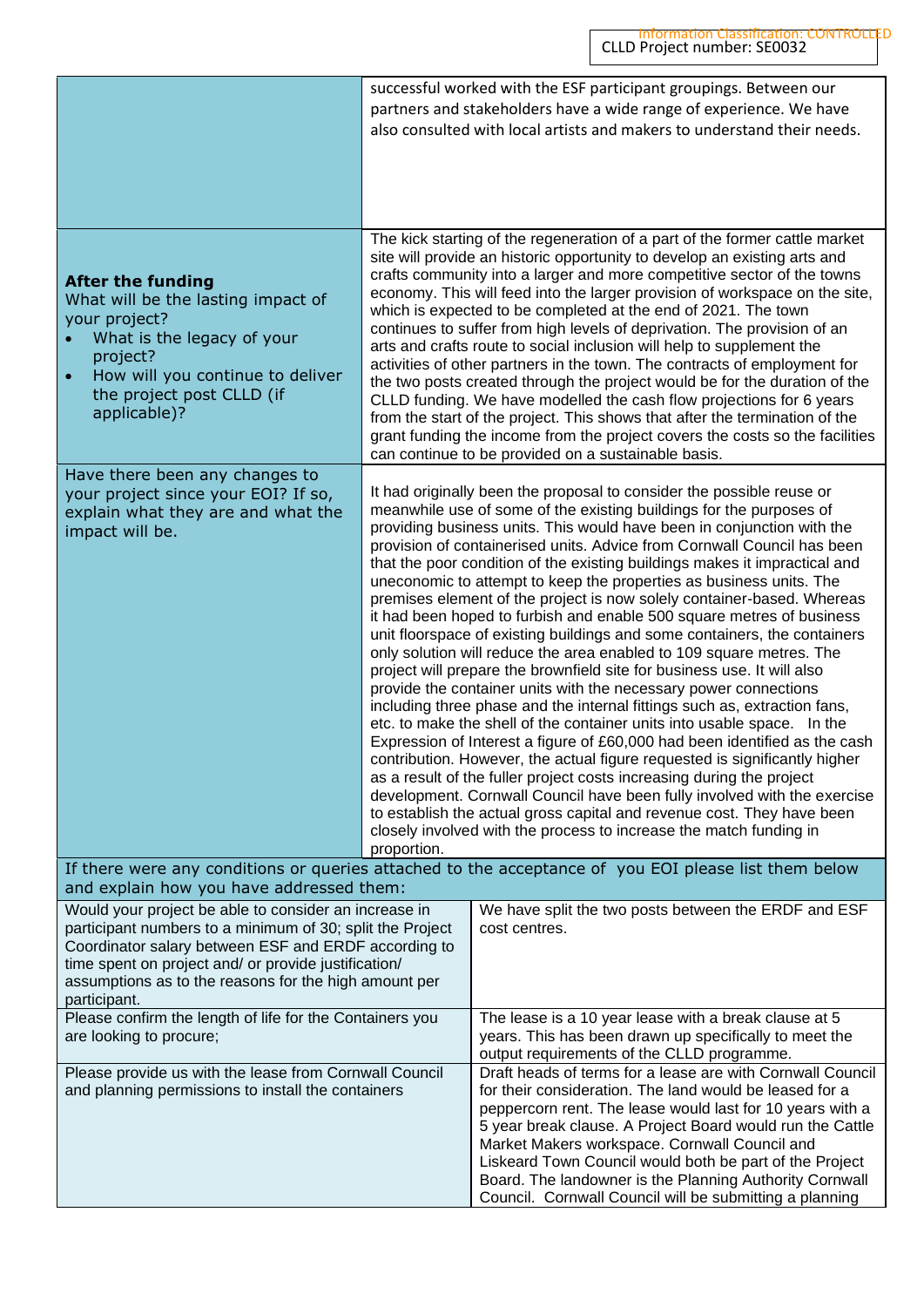|                                                                                          | application for the Cattle Market Makers Project on behalf                                                             |
|------------------------------------------------------------------------------------------|------------------------------------------------------------------------------------------------------------------------|
| How will you engage with businesses in the local area?                                   | of the partnership.<br>The two CLLD supported posts will be actively engaged                                           |
|                                                                                          | with eligible businesses that meet the criterion and                                                                   |
|                                                                                          | outputs of the project. This will be by means of the                                                                   |
|                                                                                          | contacts already developed within the eligible business                                                                |
|                                                                                          | sectors. There will be a two way referral from and to<br>Business Support organisations (such as Growth Hub            |
|                                                                                          | and Skills Hub and Cultivator 2. There will also be a                                                                  |
|                                                                                          | launch and update events. Businesses will also be                                                                      |
|                                                                                          | engaged through the use of leaflets, newsletters and                                                                   |
|                                                                                          | social media.                                                                                                          |
| How will you engage with Potential Entrepreneurs in the<br>local area?                   | For several years the Town Council and partners have<br>been engaging with potential entrepreneurs on an               |
|                                                                                          | ongoing basis. In November 2019, Creative Kernow                                                                       |
|                                                                                          | undertook a survey of interested pre business starts and                                                               |
|                                                                                          | existing businesses to assess demand for these                                                                         |
|                                                                                          | premises. The survey included in full in the application                                                               |
|                                                                                          | shows that: 18 Liskeard based respondents are<br>interested in creative industry type business premises in             |
|                                                                                          | Liskeard. This confirms previous joint business demand                                                                 |
|                                                                                          | studies. In 2018, the LEP helped along with other                                                                      |
|                                                                                          | partners to fund a demand study into the need for                                                                      |
|                                                                                          | business premises in the town centre and associated                                                                    |
|                                                                                          | business parks and industrial estates. It did establish a<br>need for a town centre workspace. A 2017 demand study     |
|                                                                                          | by Thomas Lister Associates on behalf of Cornwall                                                                      |
|                                                                                          | Council showed a need for a good quality workspace. It                                                                 |
|                                                                                          | identified the cattle market site in Liskeard as a key                                                                 |
|                                                                                          | workspace site for east Cornwall. This directly resulted in<br>the inclusion of the Cornwall Council mainstream ERDF   |
|                                                                                          | workspace project which is now being progressed. The                                                                   |
|                                                                                          | Town Council (in conjunction with a local CIC Cornwall                                                                 |
|                                                                                          | Quality Livestock Producers) submitted a Food Enterprise                                                               |
|                                                                                          | Zone bid in 2015 for workspace on the cattle market. This                                                              |
|                                                                                          | bid for office, workshop and food processing units and<br>was not successful. which is now being progressed.           |
| How will you recruit and engage with local people for the                                | The Town Council has presented the idea to various                                                                     |
| ESF element of your project?                                                             | organisations ranging from the immediately adjacent                                                                    |
|                                                                                          | community centre (Liskerrett), the Adult Education                                                                     |
|                                                                                          | service (offering basic literacy and numeracy courses), a<br>local charity ECCABI (which is key player in an operating |
|                                                                                          | partnership with the tenants of social landlords, such as,                                                             |
|                                                                                          | Cornwall Housing. Through initial confidence building                                                                  |
|                                                                                          | work those excluded individuals undertake "Money Box"                                                                  |
|                                                                                          | type budgeting skills for those in debt). The Lighthouse<br>Community Centre and Community Treasure Chest are          |
|                                                                                          | both Community Interest Companies based in the town                                                                    |
|                                                                                          | and dealing with a number of individuals that meet the ES                                                              |
|                                                                                          | F criterion for this project.                                                                                          |
| How will you ensure progressions for people following the<br>ESF element of the project? | The project will work with a number of organisations to<br>offer ESF participants a progression path. These include:   |
|                                                                                          | Plymouth College of Art - offer a range of over 20 short                                                               |
|                                                                                          | courses. Adult Education (Liskeard) - offer a venue at                                                                 |
|                                                                                          | Laity House and a programme of suitable activities.                                                                    |
|                                                                                          | Community Treasure Chest (CIC) - in Liskeard can offer                                                                 |
|                                                                                          | volunteering options. Liskerrett Centre - as well as<br>offering possible training and meeting spaces                  |
|                                                                                          | immediately adjacent to the former cattle market site,                                                                 |
|                                                                                          | there some volunteering options connected with the                                                                     |
|                                                                                          | operation of the centre. Lighthouse Community Centre                                                                   |
| Can you clarify what is meant by accountable body costs;                                 | (CIC) – offer some local volunteering options.<br>Some of the time of Town Council staff (e.g. Town Clerk,             |
|                                                                                          | Responsible Financial Officer and Accounting Clerk) will                                                               |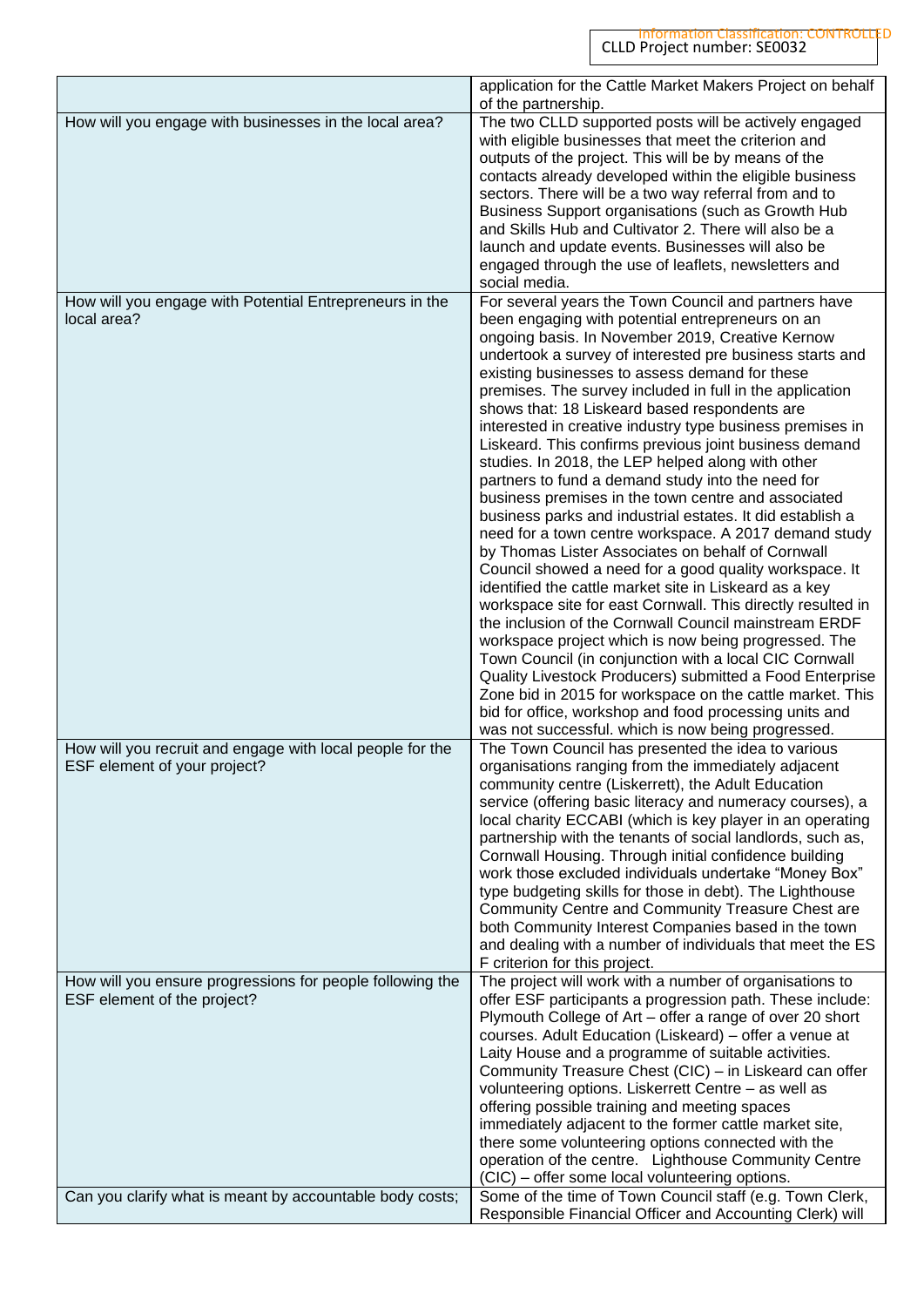|                                                                                                                                        | be involved in the support of the Cattle Market Makers<br>Project. The Town Council seeks to cover that element of<br>their time (salaries, NI etc.) spent on the project. Those<br>costs have been shown within the spreadsheets under<br>direct salaries (partially funded staff) and include time<br>which will be spent by existing staff line managing the<br>project, plus financial management and accounting.                                                                                                                                                                                                                                                                                                                                                                                                                                                                                                                                                                                                                                                                                                                    |
|----------------------------------------------------------------------------------------------------------------------------------------|------------------------------------------------------------------------------------------------------------------------------------------------------------------------------------------------------------------------------------------------------------------------------------------------------------------------------------------------------------------------------------------------------------------------------------------------------------------------------------------------------------------------------------------------------------------------------------------------------------------------------------------------------------------------------------------------------------------------------------------------------------------------------------------------------------------------------------------------------------------------------------------------------------------------------------------------------------------------------------------------------------------------------------------------------------------------------------------------------------------------------------------|
| Have you considered a small budget for potential<br>entrepreneurs?;                                                                    | We have a "Participants Costs" concept in mind.<br>Whereby, if an item or service is needed by a business or<br>start up e.g. printing, professional advice or technical<br>courses not already covered within the range of<br>providers, it might be funded to provide support through a<br>critical start up or expansion.                                                                                                                                                                                                                                                                                                                                                                                                                                                                                                                                                                                                                                                                                                                                                                                                             |
| Can you confirm in more detail the match funding for your<br>project;                                                                  | Cornwall Council has been approached regarding the<br>provision of the match funding cash contribution.                                                                                                                                                                                                                                                                                                                                                                                                                                                                                                                                                                                                                                                                                                                                                                                                                                                                                                                                                                                                                                  |
| At Full application can you provide us with 2 years of<br>accounts;                                                                    | We are a public sector body whose accounts are audited<br>annually by an Internal Auditor and an External Auditor<br>and are available for public inspection. Consequently, it is<br>not necessary for us to present two years of accounts.                                                                                                                                                                                                                                                                                                                                                                                                                                                                                                                                                                                                                                                                                                                                                                                                                                                                                              |
| Please clarify the relationship between the Town Council<br>and the delivery partners.                                                 | Liskeard Town Council will be the accountable body for<br>the project. Cornwall Council and the Plymouth College of<br>Art are key delivery partners and memoranda of<br>understanding will be produced to outline the various<br>roles and relevant services and facilities (including<br>relevant fees). Presently, the other partners and<br>stakeholders do not play a role requiring such a formal<br>written agreement. Their support will be indicated by<br>letters of support that they have provided. However,<br>should the project develop in such a way that a more<br>formal agreement is needed this can be done. It should<br>be noted that the Town Council is represented upon the<br>Cornwall Council Cattle Market Working Party. This is<br>overseeing the regeneration of the cattle market including<br>the wider planning context, the Cornwall Council<br>mainstream ERDF application for 1,200 square metres of<br>office workspace and the Town Council CLLD bid for<br>container workspace.                                                                                                                  |
| Please confirm the Business mentors links in the project<br>and how you will ensure they are qualified to deliver<br>Business support. | Since 2017, the Town Council has been in regular<br>contact with the Growth Hub. They have provided advice<br>on Growth Hub services. We have helped to promote<br>these services and other initiatives to the local business<br>community. This Cattle Market Makers project has been<br>framed to provide workspace which is something that is in<br>short supply locally. We have met with the Growth Hub<br>and a representative of the Skills Hub regarding this<br>project. They were able to confirm that the project helps<br>to cover one of the gaps in their portfolio of products and<br>services. In particular, the pre business start-up in which<br>help was not provided under their course programme. It<br>was agreed that our project and the Growth Hub and<br>Skills Hub would refer each other appropriate enquiries to<br>their mutual benefit and to assist local businesses. Once<br>the Cattle Market Maker Project Coordinator and part<br>time Assistant posts are filled there will be familiarisation<br>and training in the business mentors and services<br>provided by both Growth Hub and Skills Hub. |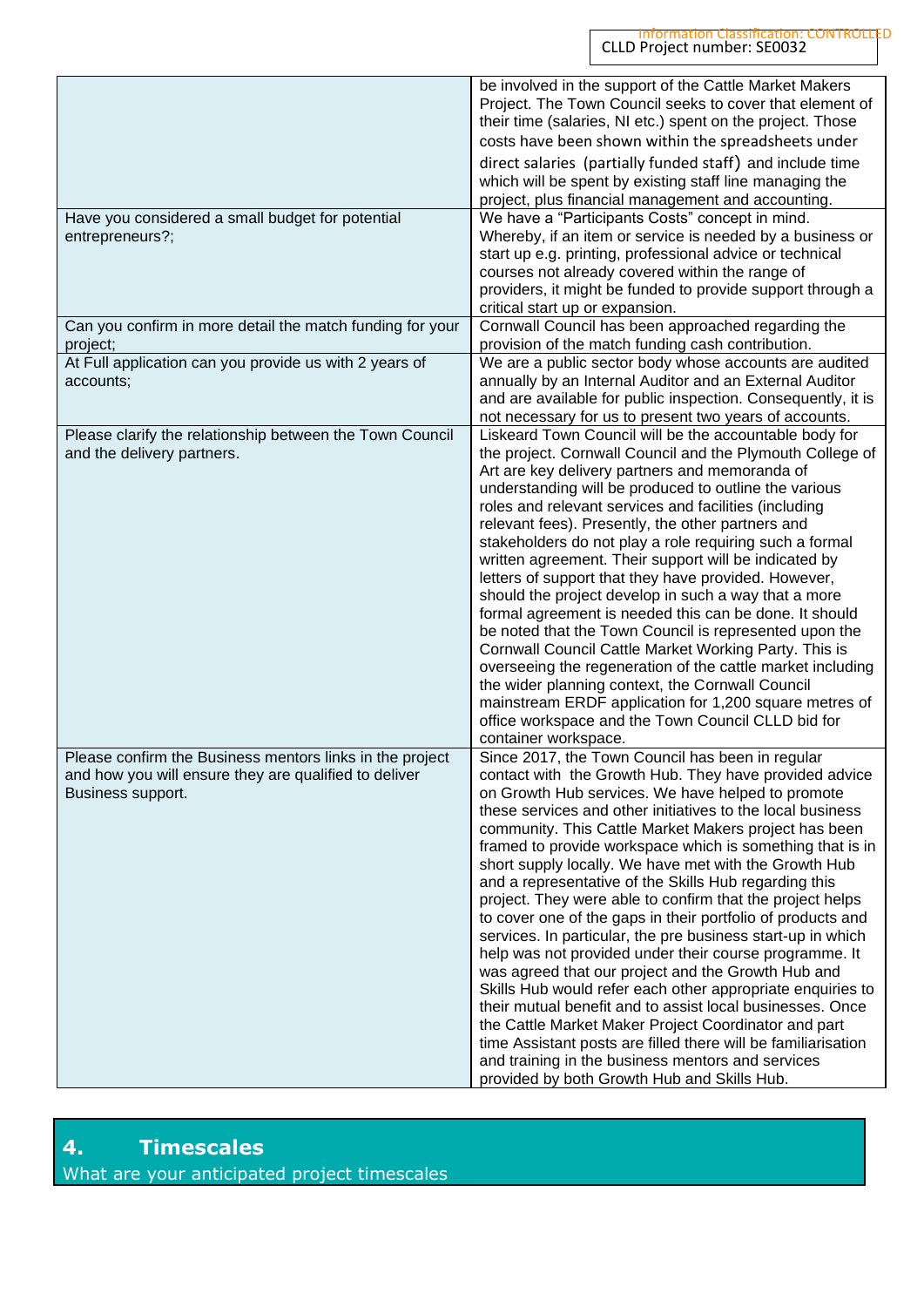| Project start date $\vert$ 01/09/2020 | Project completion date | 131/12/2022 |
|---------------------------------------|-------------------------|-------------|
|                                       |                         |             |

### **C. Where will your project deliver?**

| -5.<br><b>Local Action Group Details</b>                                                                                        | Which Local Action Group Area or Areas will benefit from your project activity? |  |  |  |
|---------------------------------------------------------------------------------------------------------------------------------|---------------------------------------------------------------------------------|--|--|--|
| Which Local Action Group Area will be the main<br>South & East<br>beneficiary?                                                  |                                                                                 |  |  |  |
| If the project will benefit more than one LAG<br>area, please select the additional LAG areas                                   | $\Box$ AMLAG $\Box$ C2CLAG $\Box$ SELAG $\Box$ WCLAG                            |  |  |  |
| If all details above are correct please tick here,<br>if not please amend where necessary above and<br>leave the tick box empty | All details above are correct $\blacksquare$                                    |  |  |  |

## **D. What will your project deliver?**

Double click on this table to open it. In the first column, use the drop down menu to select which LAG is relevant. Then use the drop down menu to select which of the LDS Strategic Objectives your project will deliver.

| <b>6. Strategic Objectives</b> |                                                                                                                                                                                               |  |  |
|--------------------------------|-----------------------------------------------------------------------------------------------------------------------------------------------------------------------------------------------|--|--|
|                                | Which of the Strategic Objectives will your project meet?                                                                                                                                     |  |  |
| LAG                            | SELAG 1. Stimulating new and existing local businesses to<br>provide local work opportunities including by making<br>them as competitive as possible                                          |  |  |
| LAG                            | SELAG 3. Developing community led initiatives/<br>community based projects to work with people to build<br>capacity, conf dence and skills for progression towards<br>employment and training |  |  |
| LAG                            | SELAG 4. Raising community aspirations by targeting<br>locally distinctive initiatives to achieve an economic step<br>change (an objective in its own right and an<br>underpinning objective) |  |  |
| AG                             |                                                                                                                                                                                               |  |  |

## **6. Strategic Fit and Need for your Project**

Please explain how your project will meet the objective(s) identified and provide details of the planned activities to be delivered by the project.

SELAG 1 Stimulating new and existing local businesses to provide local work opportunities including by making them as competitive as possible.

The best employment route for many local people is through self-employment and the project will support both existing artisan businesses and potential entrepreneurs to make their businesses successful.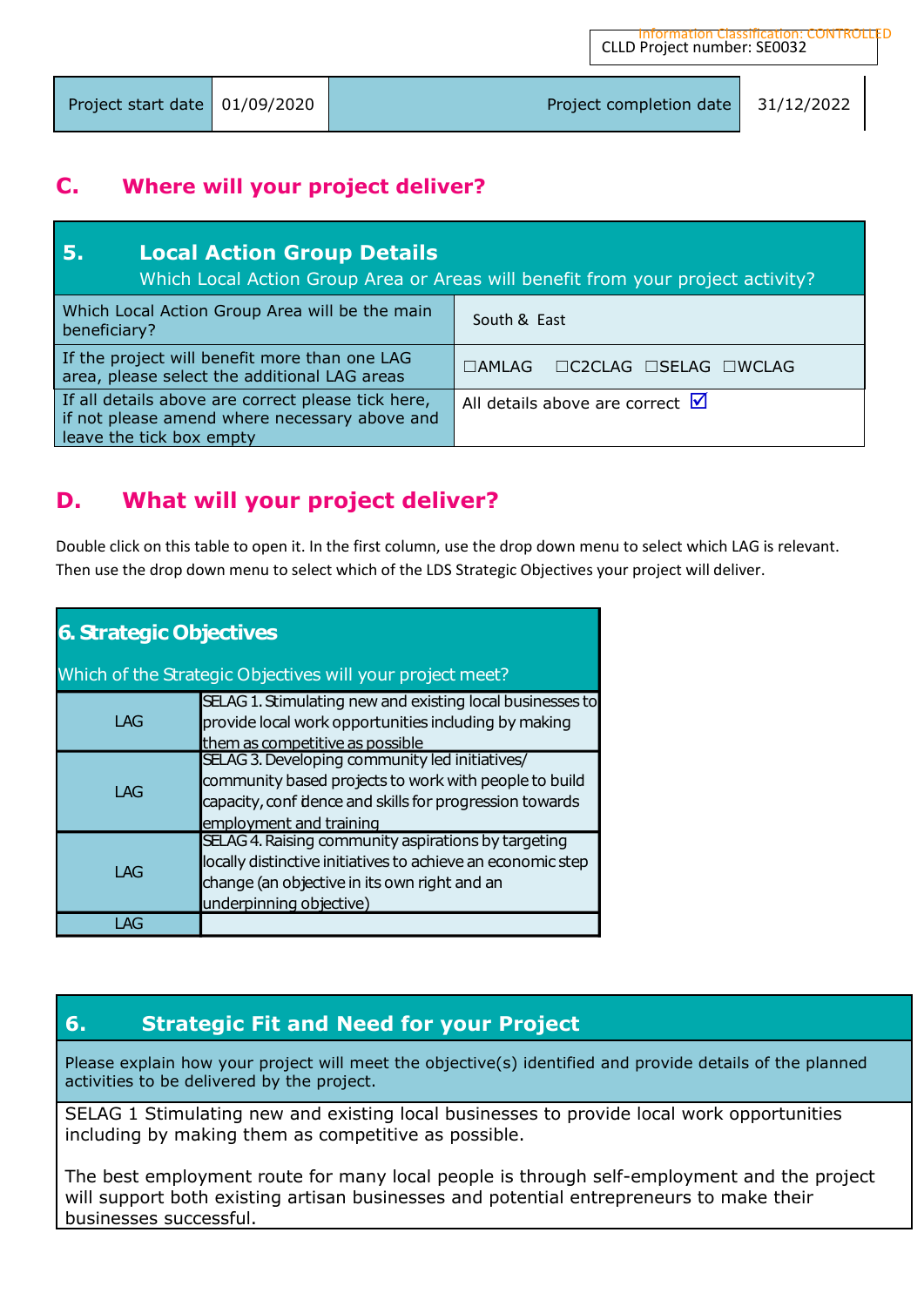It will provide space for fledgling businesses which is tailored to their needs. This will include affordable small workshops for rent and also space in shared making facilities which can be hired by the hour.

It will ensure the new and existing businesses have access to the business support they need: directly providing one-to-one business support tailored to craft businesses, including how to tell the stories of their products and market them effectively; filling current gaps in business planning courses for potential entrepreneurs; and signposting them to existing support including Growth Hub, Skills Hub, Cultivator and Adult Education.

Because of the mix of makers at different levels of development in the project there will be many opportunities for peer to peer learning. The spaces will be designed to maximise this and the project will build in mentoring, small group activities and interactions between resident makers and people involved in training to encourage collaboration and mutual support.

Creative inspiration and gaining new technical skills are obviously also central to success for this type of business and the project will foster these via the links with Plymouth College of Art, including the opportunities to try out new digital techniques via the satellite Fab Lab, involvement of PCA technicians on site, and opportunities to visit the College. Access to the other on-site facilities and working next to people skilled in different crafts will also provide informal opportunities to spark new ideas and learn new techniques.

SELAG 3 Developing community led initiatives/community based projects to work with people to build capacity, confidence and skills for progression towards employment and training.

We want our project to be as inclusive as possible so the strand aimed at people to help them take steps towards employment and training is very important. Our collaboration with Liskeard Together will provide one way to engage with people in this position and our project manager will attend their courses to talk to participants about what we can offer. We will also run sessions for parents and grandparents, supported by local primary schools, to make with their children to develop their confidence in taking part in our making courses.

These courses will enable people to try out different crafts, including digital techniques, and to be part of a group, making a regular commitment to attend. This will in itself build capacity, confidence and skills, which will be further developed by being inspired by seeing what more established makers are doing on site, and finding out about possibilities for further development. We'll make sure that they know what the adult education Skills for Life programme and National Careers Service can offer and there will be opportunities to progress by joining the potential entrepreneurs strand.

SELAG 4 Raising community aspirations by targeting locally distinctive initiatives to achieve an economic step change

Liskeard already has a number of artists and craft businesses and the tenants of the sheds already on the site have styled it the Artisan Quarter. This project would significantly build on these beginnings by providing a focus for the town's creative sector, growing and supporting businesses, encouraging collaboration and providing a showcase which will also attract locals and visitors to spend time in the town centre.

As mentioned under objective 3, it's very important to us that this is an inclusive project, raising community aspirations, and the mix of people involved, from those not currently economically active to established makers, will be a key element of this. As already stated, we will build in multiple opportunities for progression.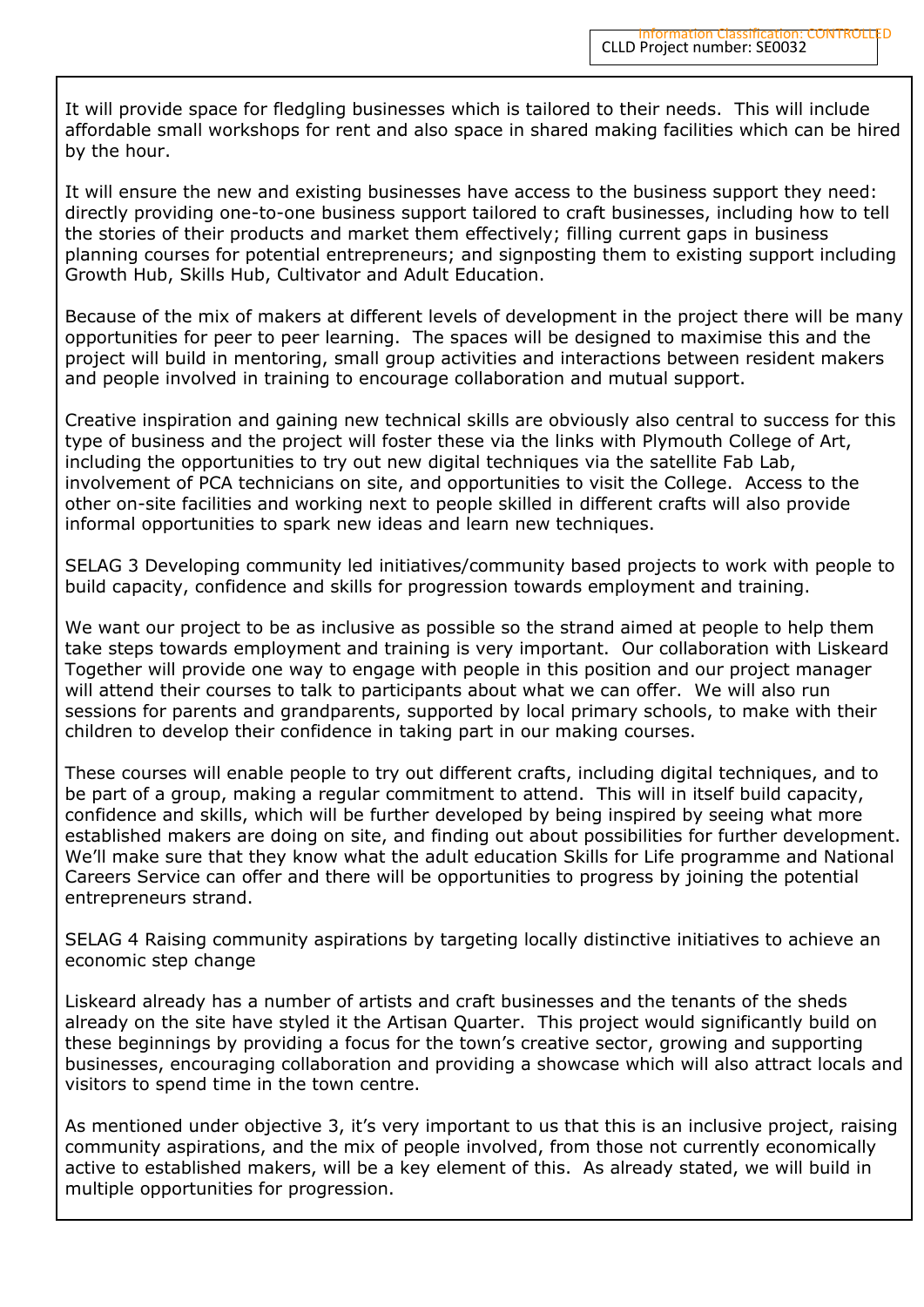This project will also closely relate to the proposed ERDF-funded Workspace project for creative businesses. As it will be able to start earlier, it will provide starter units and help grow a community of makers, some of whom can move on to the larger spaces available in that building. The Project Manager for the Cattle Market Makers project will be on site to deal with enquires related to the Workspace building and once it is tenanted those businesses will be able to participate in the activities of this project. It will therefore play an important role in the success of the larger project and together they will achieve a step change in the local creative economy.

Who are your competitors? What differentiates your project from what they are doing?

We don't believe that there are competitors locally, however there are a number of organisations we see as collaborators and we have met with them to discuss how we can ensure we are complementing what is already provided and cross refer to enable local people to have the best support.

In reality, in Liskeard there is a critical shortfall of key facilities, such as, premises, equipment, advice and support. This prevents the economy from growing and exacerbates the issues of deprivation. When we approached the Growth Hub and Skills Hub asking to identify possible arears of joint working and to reduce any overlap of provision, it became clear that they both welcomed being able to pass on enquiries from people ineligible to receive their help for example pre business start up advice. The Cattle Market Makers project will be even more constrained by the needs to provide such a high proportion of participants and businesses from the core areas within the town. The project will pass on those enquiries from outside the core and functional areas to the Growth Hub and Skills Hub. This will also include businesses from non-eligible sectors of the economy. We intend to rely upon experienced and specialist providers such as, Cultivator who provide an excellent service. CULTIVATOR 2 commenced in 2020. They are based in Redruth. They have supplied a letter of support to provide highly focused support and assistance to eligible participants provided by the project.

What other funding have you considered for this project? Why are you requesting funds from CLLD?

The CLLD has the combination of ERDF and ESF that enables a more comprehensive approach. This supports investment in infrastructure and individuals to provide a better balanced regeneration of the community of Liskeard.

### What would happen to your project if you did not receive all or some of the CLLD funding?

If no grant support were forthcoming from the CLLD programme the project would not happen. The Town Council does not have a "duty" to promote economic development. It has one of the smallest budgets of any of the Town Councils in Cornwall. Depending on the amount of grant allocated and the balance of the ERDF / ESF approved, we would discuss changes to activities with our partners. This could include a reduction in the number of containers obtained. There are issues of economies of scale where costs would still be incurred even if divided into a smaller number of container units. The range of partners and the corresponding offers to ESF participants could be scaled back. However, a number of the ESF participants have been excluded perhaps for several years. A more extensive range of options might be the most cost effective way of moving them towards the mainstream economy.

| 7.<br><b>Project Management and Delivery</b>                                                                                                                                                                                   |                                                                                                                                                                                                                                        |     |                                                                                      |  |  |  |
|--------------------------------------------------------------------------------------------------------------------------------------------------------------------------------------------------------------------------------|----------------------------------------------------------------------------------------------------------------------------------------------------------------------------------------------------------------------------------------|-----|--------------------------------------------------------------------------------------|--|--|--|
| Will the project involve any delivery partners? If yes please<br>provide details below:<br>NB A Delivery Partner is another organisation or company who will help you<br>deliver your project and are integral to its success. |                                                                                                                                                                                                                                        | Yes |                                                                                      |  |  |  |
| Summarise their experience and what will<br>Who are the delivery partners?<br>their role will be in this project?                                                                                                              |                                                                                                                                                                                                                                        |     | Is there a Service Level<br>Agreement or<br>Memorandum of<br>Understanding in place? |  |  |  |
| <b>Cornwall Council</b>                                                                                                                                                                                                        | Because of their experience and existing<br>relationships, Cornwall Council will be able to<br>procure and deliver the capital programme<br>element. Cornwall Council is the landowner and<br>they will provide the match funding cash |     | Yes                                                                                  |  |  |  |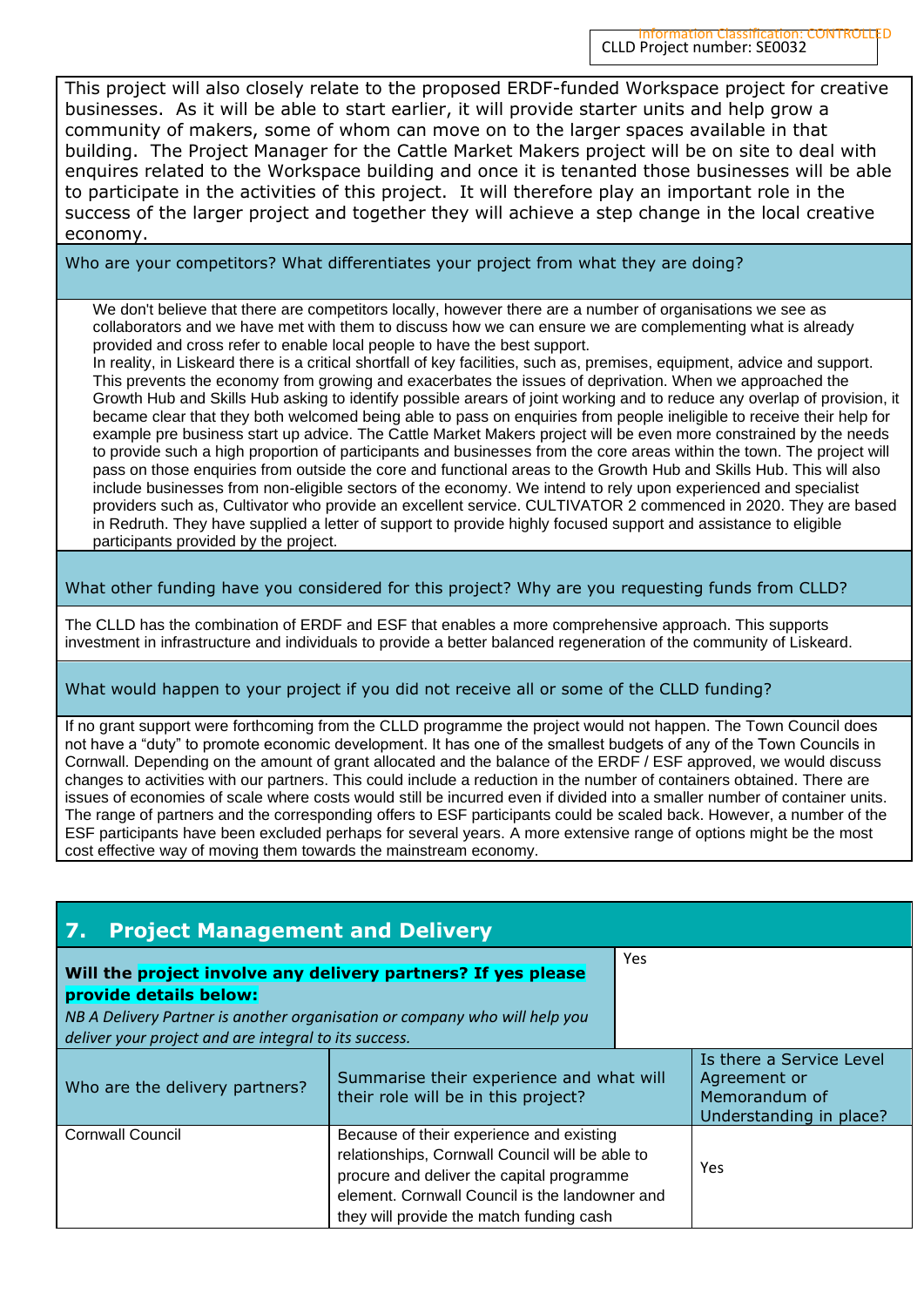|                                                                   | contribution to the project. Cornwall Council will<br>own the container-based workspace                                                                                                                                                                                                                                                                                                                                                                                                                                                                                                                                                                                                                                                                                                                                                                                                                                                                                                                                                                                                                                                                                                                                                                                                                                |                            |
|-------------------------------------------------------------------|------------------------------------------------------------------------------------------------------------------------------------------------------------------------------------------------------------------------------------------------------------------------------------------------------------------------------------------------------------------------------------------------------------------------------------------------------------------------------------------------------------------------------------------------------------------------------------------------------------------------------------------------------------------------------------------------------------------------------------------------------------------------------------------------------------------------------------------------------------------------------------------------------------------------------------------------------------------------------------------------------------------------------------------------------------------------------------------------------------------------------------------------------------------------------------------------------------------------------------------------------------------------------------------------------------------------|----------------------------|
| Plymouth College of Art<br>Liskeard<br>Arts and Media Body (LAMB) | Plymouth College of Art - has a specialist<br>knowledge of this sector - (some current students<br>are from the local area and a number of their<br>alumni live within the catchment area.) They have<br>offered to help with practical workshops,<br>masterclasses, pop-up markets and community<br>art. Furthermore, the College has the capacity to<br>offer access to equipment such as, kilns, fablab,<br>jewellery workshops and glass blowing facilities<br>etc. This would have to be charged (in terms of<br>technician support to ensure health and safety<br>and direct consumables and costs etc) but the<br>project could perhaps subsidise or even pay fully<br>for this for participants depending on their<br>circumstances. In addition, the College would be<br>keen to explore how it can provide access for<br>artists and makers in the Liskeard area to its<br>postgraduate programmes such as the MA in<br>Entrepreneurship for Creative Practice. It would<br>also be a real opportunity for postgraduate<br>students to be involved in the development of the<br>Cattle Market Makers Project. The College also<br>offers over 20 short courses in a range practical<br>arts based skills which, is hoped will provide some<br>ESF participants with options in the next steps<br>progression | Yes                        |
| Stakeholders                                                      | Liskeard Arts and Media Body (LAMB) is a<br>Community Interest Company. It's vision is to<br>celebrate and promote Liskeard, helping to create<br>a sense of belonging and pride and giving a voice<br>to a wide range of people. It publishes the<br>quarterly Lyskerrys magazine which is delivered<br>free to every household. The magazine will be an<br>important way to communicate about the project,<br>including to people who are excluded from other<br>forms of communication. Businesses and<br>potential entrepreneurs involved in the project can<br>be profiled in the magazine, and LAMB can also<br>provide support to makers around how to write<br>about and publicise their work.<br><b>Liskerrett Centre</b> – say they will be providing<br>secure studio space at affordable rates,<br>•opportunities to exhibit work in our public areas<br>.links from Liskerrett's web site to artist's own<br>•coverage of artists exhibitions, projects and<br>successes in our monthly newsletter<br>•opportunities for network and creative sharing                                                                                                                                                                                                                                                     | Letter of support received |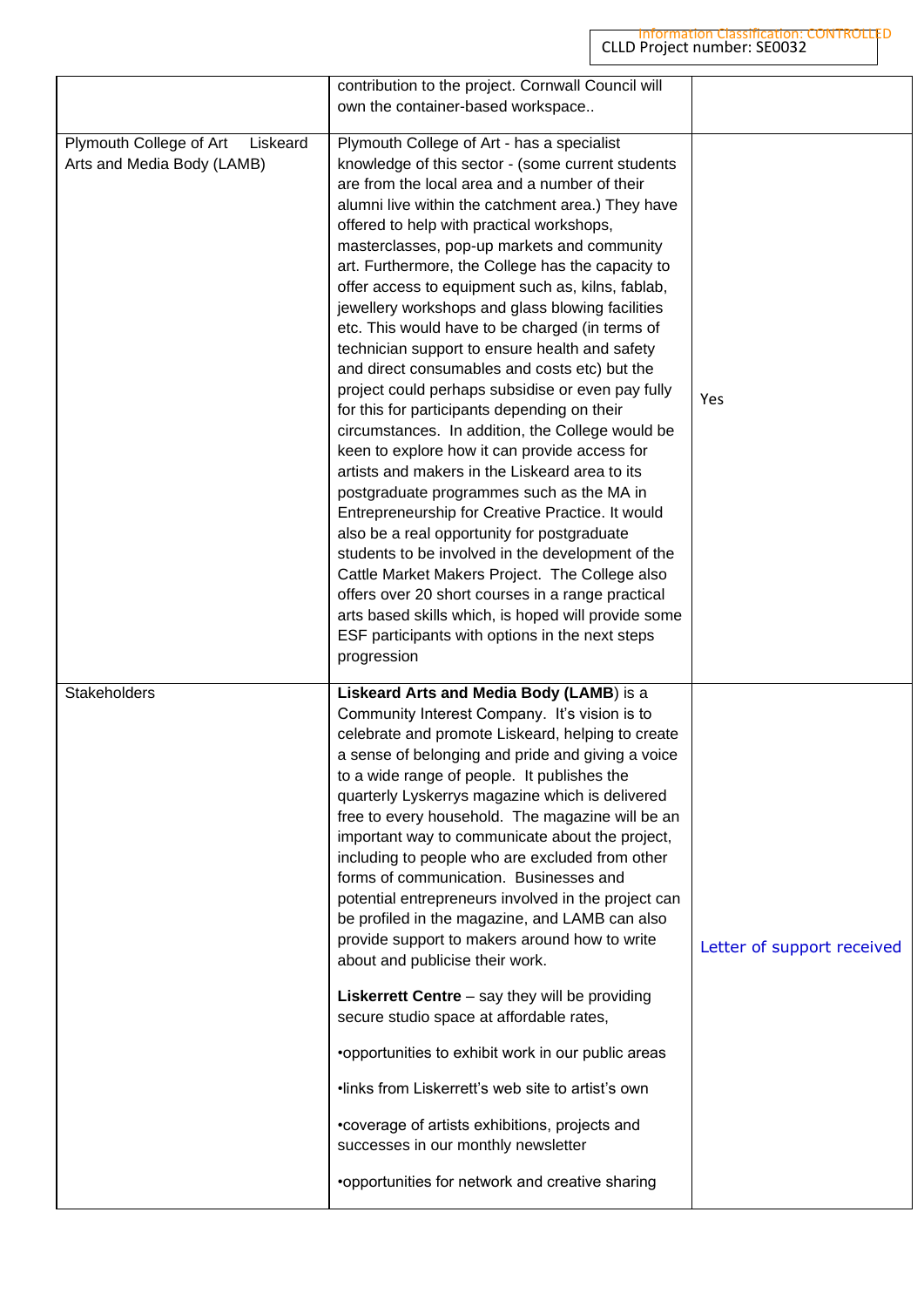|                                          | •use of the Centre's facilities including free wi-fi,<br>café on site                                                                                                                                                                                                                                                                                                                                                                                                                    |                                     |
|------------------------------------------|------------------------------------------------------------------------------------------------------------------------------------------------------------------------------------------------------------------------------------------------------------------------------------------------------------------------------------------------------------------------------------------------------------------------------------------------------------------------------------------|-------------------------------------|
|                                          | •opportunities to contribute and participate in<br>community arts and heritage projects                                                                                                                                                                                                                                                                                                                                                                                                  |                                     |
|                                          | •rental of additional rooms for occasional use for<br>workshops and exhibitions at discounted<br>community rates                                                                                                                                                                                                                                                                                                                                                                         |                                     |
|                                          | We particularly like to support artists who will use<br>their studio space                                                                                                                                                                                                                                                                                                                                                                                                               |                                     |
|                                          | •to develop their practice/business;                                                                                                                                                                                                                                                                                                                                                                                                                                                     |                                     |
|                                          | • commit to using their studio regularly;                                                                                                                                                                                                                                                                                                                                                                                                                                                |                                     |
|                                          | •have plans to grow their practice;                                                                                                                                                                                                                                                                                                                                                                                                                                                      |                                     |
|                                          | •have a commitment to continuing professional<br>development;                                                                                                                                                                                                                                                                                                                                                                                                                            |                                     |
|                                          | have a commitment to the community ethos of the<br><b>Liskerrett Centre</b>                                                                                                                                                                                                                                                                                                                                                                                                              |                                     |
| <b>ECCABI</b>                            | Have offered to refer mutually eligible or suitable<br>participants.                                                                                                                                                                                                                                                                                                                                                                                                                     | Letter of support received          |
| Cultivator 2 has recommenced in<br>2020. | Cultivator will be able to support the project by<br>offering tailored creative business support to<br>creative entrepreneurs in Liskeard; skills<br>workshops, networking sessions and other<br>business and skills development opportunities.                                                                                                                                                                                                                                          | Letter of support received          |
| <b>Adult Education</b>                   | Adult Education could support the project by<br>running some taster provision alongside the<br>project activity and connecting project activity to<br>our mainstream provision running in Laity House,<br>to ensure good transition and progression for<br>individuals. They can also provide expert advice<br>and consultation around the use of<br>accommodation and equipment/materials in the<br>field of art and media, connected to the potential<br>delivery of higher education. | Letter of support received          |
| <b>Primary Schools</b>                   | Making links to parents and grandparents on<br>intergenerational project work that should bring in<br>ESF participants not accessible through<br>mainstream channels.                                                                                                                                                                                                                                                                                                                    | Letters of supported<br>anticipated |
| <b>Community Treasure Chest</b>          | Providing upcycled materials to assist with the<br>craft workshops                                                                                                                                                                                                                                                                                                                                                                                                                       | Letter of support<br>anticipated    |
| <b>Lighthouse Community Centre</b>       | Providing activities for possible participants.                                                                                                                                                                                                                                                                                                                                                                                                                                          | Letter of support<br>anticipated.   |
|                                          | If you are an established organisation, what is your track record of running similar projects?<br>Provide examples of where you have delivered activity in similar areas or to similar target groups.<br>What did your project achieve and how did the evaluation of that work help in shaping this project?                                                                                                                                                                             |                                     |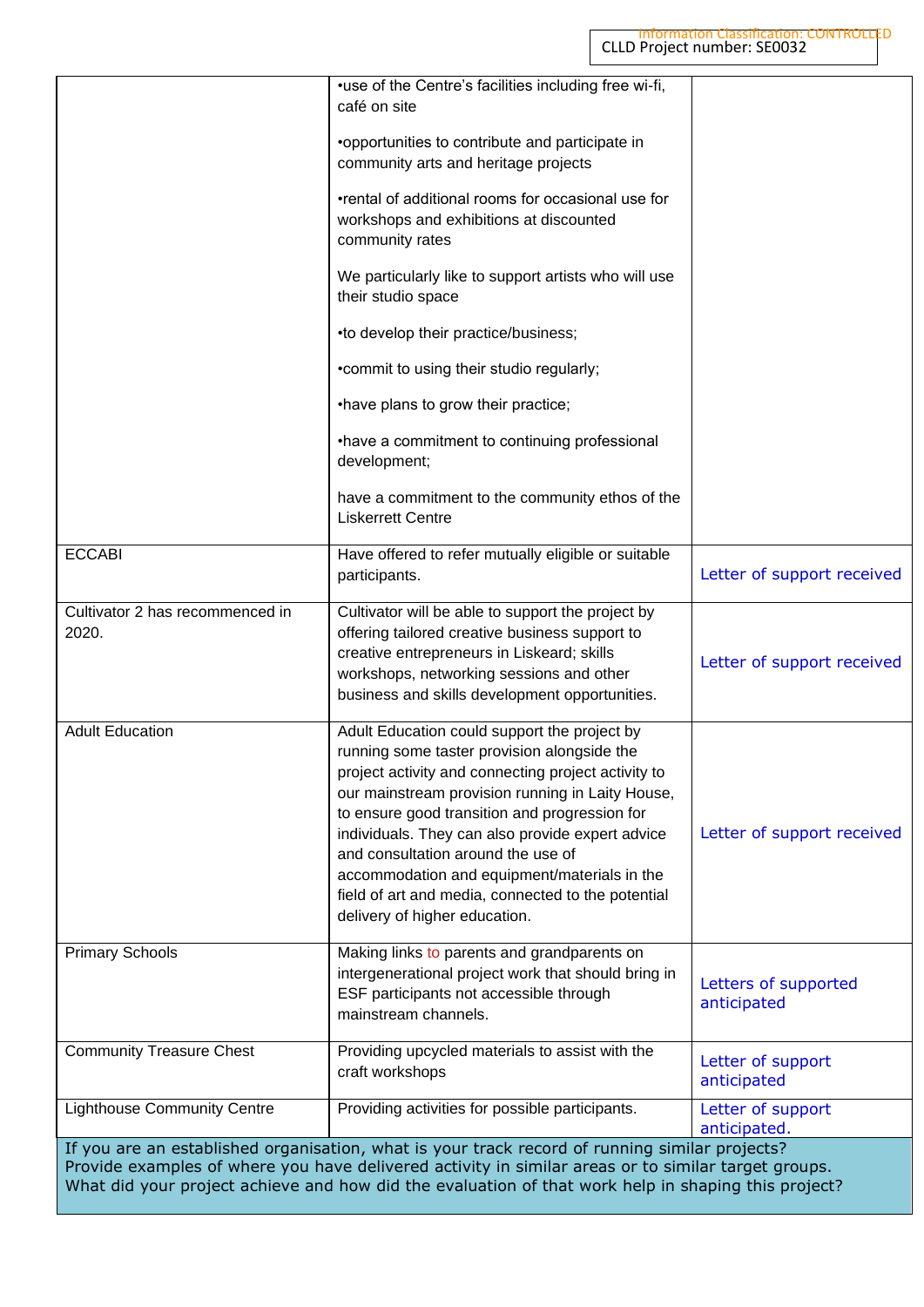Arising from concerns about the deprivation levels locally, the Town Council took the lead in setting up the Liskeard Together project. This is a believed to be a unique partnership involving the Town Council, Cornwall Council, Cornwall Housing, a local charity called ECCABI, the Cornwall & Isles of Scilly Learning and Skills Partnership (CIC), in delivering the Liskeard Together project over three financial years. The £907,636 project combines funding contributions from the Town Council (which was the first body to commit funding £30,000), Cornwall Housing £60,000 and Cornwall Council £70,000. The majority of the funding comes from a successful application that was made to the Ministry for Housing, Communities and Local Government for European Social Fund. The project works with vulnerable people (for example, tenants of Cornwall Housing in arrears with their rent.). Through the medium of working with very small groups of participants in similar difficulty, a very simple "Money Box" budget management course builds the skills of vulnerable people in such, a way that they are able to organise their finances to deal with their immediate debt problems. In addition, the raising of their own self confidence assists them in looking to update their skills, to volunteer and in some cases return to the mainstream economy. The Liskeard Together project is a current project. There is the clear opportunity to mutually refer participants between the projects. A letter of support for the Cattle Market Makers Project is supplied. It is intended to carry forward some of the positive work that has been achieved in access the ESF participant base.

Who will manage, run and monitor the project? Please provide a short summary of the relevant skills and experience of each member of staff who will be working on this project. If not the main project contact, who are they in relation to the applicant?

The Town Clerk (Stephen Vinson) will manage the partnership in particular maintaining the operational relationships with the service delivery partners and the Town Council. He will also deal with the line management of the project team. The Responsible Financial Officer/Deputy Town Clerk (Yvette Hayward) will monitor the financial aspects such as, ensuring that the project team prepare and submit in a timely manner the progress reports and stage claims. The Town Clerk (Stephen Vinson) has worked in local councils for 32 years. This has primarily focused on the delivery of economic development and regeneration projects combining European and UK grant. These projects have included the provision of 23 employment premises projects (such as, managed workspace centres, workshop units, serviced employment plots etc. He has also worked very closely with businesses to ensure that their appropriate workspace requirements are meet in the design and construction of the premises in the planning stage and in the management of the workspace thereafter.

What systems do you have in place for managing the project, including the preparation of claims and recording and reporting of outputs?

The Town Clerk will have overall operational control of the project. The financial management will fall to the Responsible Financial Officer Yvette Hayward. Yvette has a number of years' experience of working with the banking sector and advising and managing client's business accounts more recently she has managed finances with the Town Council sector. Yvette will oversee the making of payments and the making of stage claims and the final claim and audit. Yvette current deals with the Internal and External Auditors on the Town Councils annual accounts.

All applicants must meet publicity requirements (set out in the guidance), please clarify how you will meet these needs and ensure all materials are correctly branded?

The Town Council has been in receipt of grant support for various projects. These have included the carrying of the necessary logos and text indicating the source of the grant support. We will ensure that the requirements placed upon us and fully compiled. For example, in the placement of job advertisements, the production of supporting literature (such as, leaflets and posters), on site boards with the container units, etc.

| Is this project a feasibility or test project?                                                                                                                                              | No. |  |  |  |  |
|---------------------------------------------------------------------------------------------------------------------------------------------------------------------------------------------|-----|--|--|--|--|
| If yes, please outline the reasons for this and the areas of your business/organisation's plans it will<br>address. Do you intend to submit further applications to CLLD for this activity? |     |  |  |  |  |
| Click horo to optar tout                                                                                                                                                                    |     |  |  |  |  |

Click here to enter text.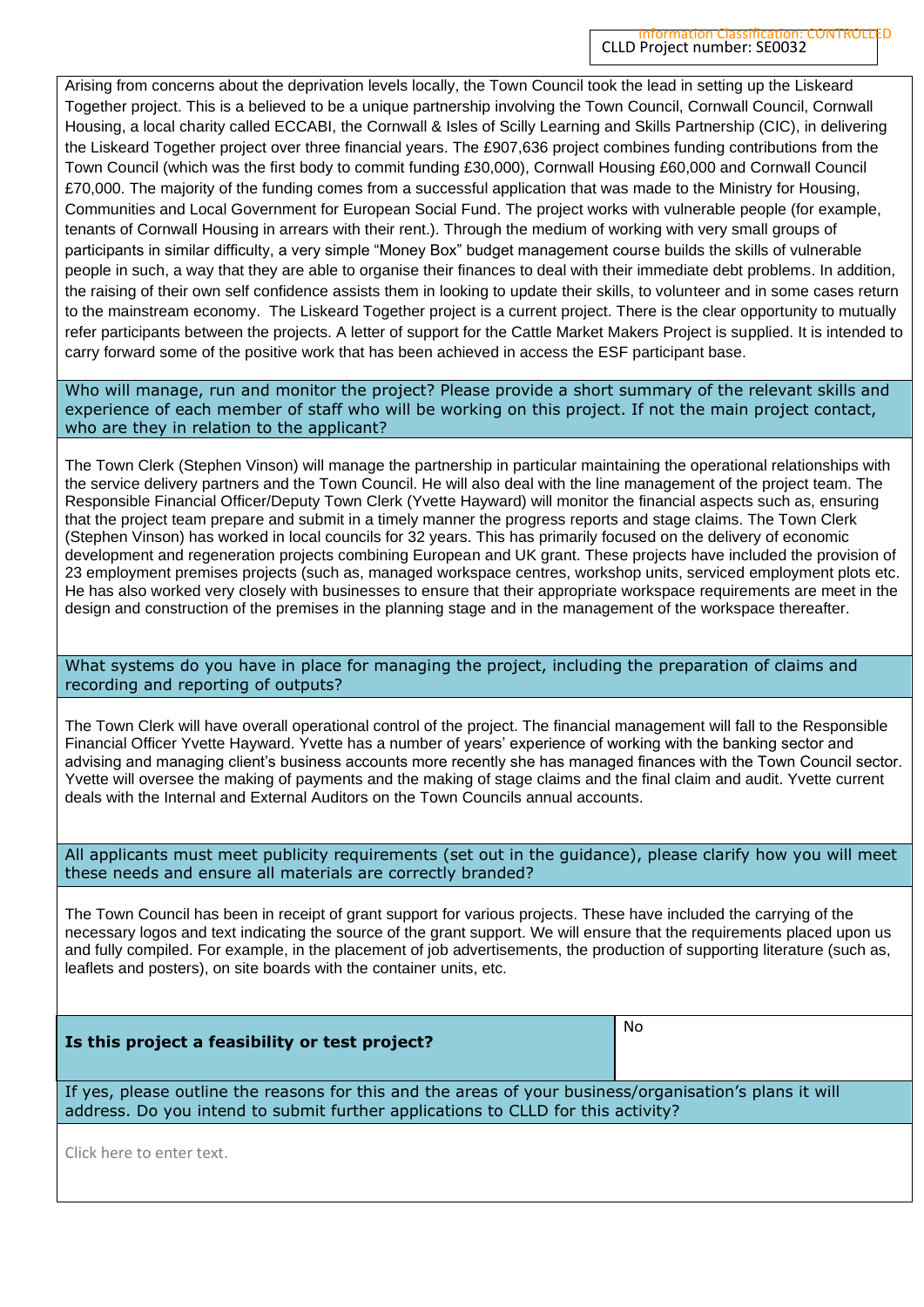#### What arrangements will be made to evaluate the impact of the project?

An external assessment will be undertaken by a contractor experienced in ESF / ERDF funded projects.

### **8. Project Participants (Projects supporting Potential Entrepreneurs and ESF projects only)**

Tell us how you will recruit participants to the project. How you will promote the project to ensure you target participants from CLLD's core areas? How will you evidence that the beneficiaries are from CLLD's target areas?

The project will look to recruit participants by joint working and referrals from a range of locally based partners. These will include specialist projects dealing predominantly with the target areas and eligible participants. For example, Liskeard Together is dealing with individuals within the Cornwall Housing social housing stock. The addresses of the participants would indicate that they are within the Core Area. There are other local partners such as, the Community Treasure Chest and Foodbanks that are located within the Core Area and interact with the project participants. The local Primary Schools have agreed to support after school activities, that use multi-generational craft projects to introduce the participant groups to the prospect of working with the project. Two of the town councillors live with the core areas and have a knowledge of some of their neighbours who might fit the participant criterion. It is hoped that press coverage, the use of social media tweets and the use of articles in the Lyskerrrys magazine (which is delivered to all the households within Liskeard) would add to the possible ways to recruit participants.

#### **What evidence do you have that your delivery model is the most effective for the target group? Provide an outline of a participant journey from initial contact to exiting the programme**

**ESF:** There are a range of ways we might make first contact with an ESF participant but two of the most promising are via the after-school craft clubs, we will run, supported by local primary schools, for parents and grandparents to make with their children and as referrals from Liskeard Together. Our project manager will visit these sessions to talk to participants about what we can offer. The next stage might be to attend a making course at the Craft Containers in the Cattle Market, enabling the participant to learn more about a particular craft and make a regular time commitment. While there, they will be introduced to the making space and Fab Lab and meet artists and makers in their adjacent workshops. They'll also have the opportunity to meet staff from the adult education Skills for Life programme and National Careers Service. The project is designed to be flexible to meet individual needs. Possible ways for ESF participants to progress are: taking further courses at the craft containers, including creative digital courses; using the making space to progress their own work; joining the potential entrepreneurs strand for further support; going on to Skills for Life or other adult education courses; taking a short course at Plymouth College of Art; or building on their increased confidence to move into employment. We'll use the links with our partners and stakeholders to give participants options which meet their aspirations and needs and enable them to take achievable steps.

**ERDF:** The following is an example of the potential journey of a participant who has an existing interest in creative activity; but sees this as a hobby: Participant A undertook a Foundation course in art and design many years ago but started a family and pursued a career in an administrative role. Her children are now getting older and more independent and Participant A is seeking new challenges in life. She has continued to be creative, but she has never thought about selling her work and doesn't see any commercial value to it. In 2020 Participant A sees an advert for the Cattle Market Makers and, with some trepidation, signs up for a couple of printmaking workshops. These really reignite her interest in making work and she begins producing lots of prints and experimenting with techniques and other media that she's not tried previously. As she becomes more aware of what's on offer through the Makers project she signs up for a variety of business skills, creative courses and mentoring and also undertakes a short course at Plymouth College of Art. In early 2021 one of the shipping container studios becomes vacant and Participant A takes it on. She now has a good understanding of how to market her work and she begins selling; she is delighted to start making enough money to cover the rent and her materials. The container next door rented is a graphic designer, Participant B, who is also getting back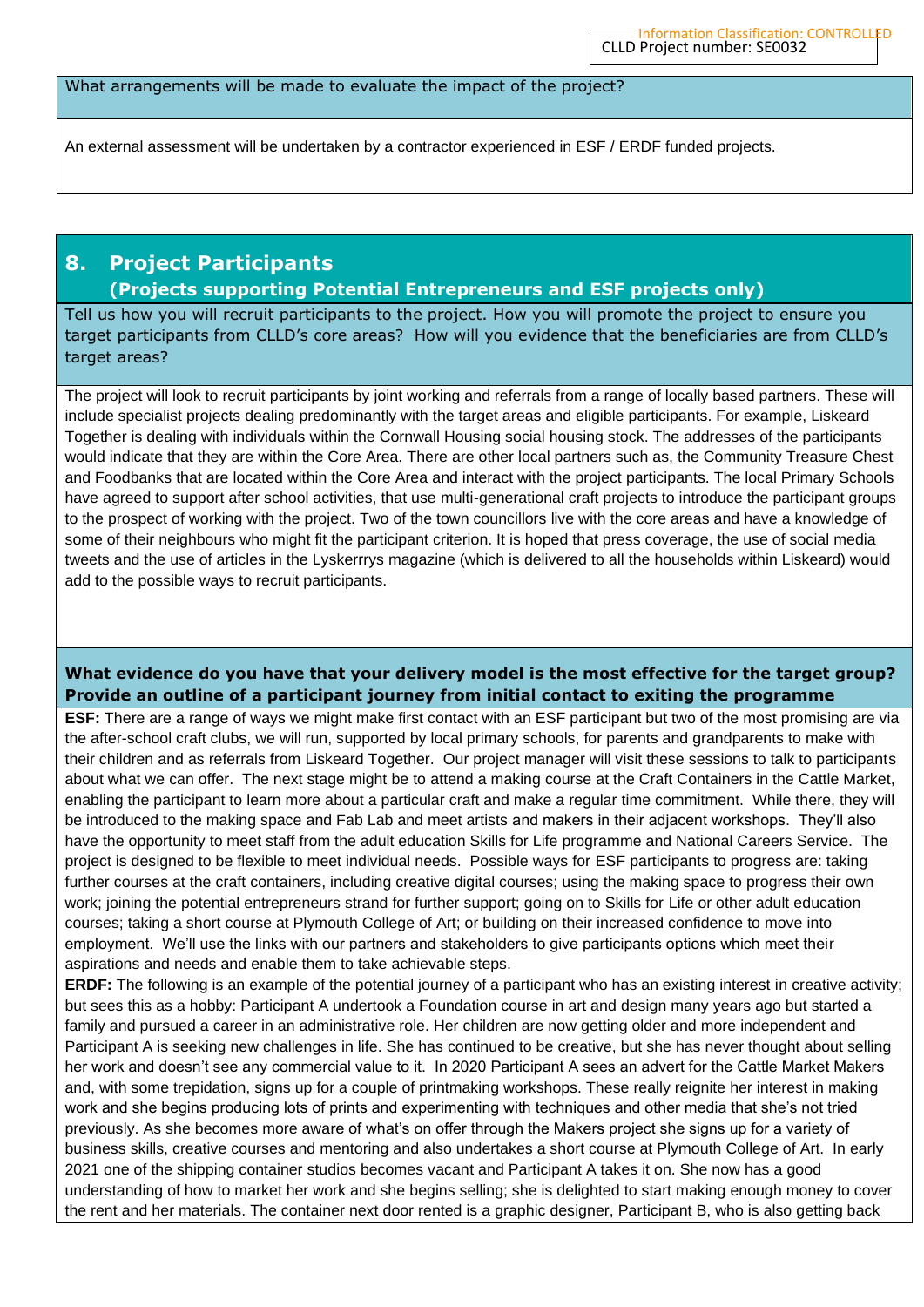into making work after some time out. These 2 participants find that they have much in common and start working on projects together. They find that collaborating in this way builds their confidence and willingness to experiment with ideas. In addition, they find that their differing business strengths also complement each other. The newly-built permanent creative workspaces at Liskeard Cattle Market open in spring 2022. Participants A & B have set up a company together and decide to take the plunge and sign up for a year's tenancy in one of the smaller studio spaces. They have built up a distinctive brand and their work is selling well both on-line and through local galleries; they have undertaken a couple of direct commissions for local companies and they have recently started supplying a retail outlet in London. Participant A also decides that now is the time to resign from her administrative job to devote herself full-time to the business.

#### **How will you capture the participant's progression to ensure your planned outputs and results targets are met?**

The Project Assistant will ensure that the participants progression will be recorded using paper and IT based systems. They will collate the responses into a quarterly report outlining compliance with the outputs and targets for the Project Manager's assessment. The Project Manager take steps to achieve compliance and report to the Town Clerk should the item need to be raised with the managers within the service delivery partners or other stakeholders.

**(For ESF projects only)** What links do you have to local employers? How will you ensure that the activity you are delivering addresses the needs of local employers as well as participants?

Various existing links and possible means are available to speak to local employers. The Growth Hub is the publicly funded source of advice and support for small businesses in Cornwall. They, the Skills Hub and the Cultivator have all indicated support for the Cattle Market Makers Project. Their letters of support are attached as they are keen to refer suitable businesses. The town council is part of the DISABILITY CONFIDENT initiative which is headed up local Job Centre+. That initiative includes businesses of various sizes. The Town Council is registered as a "Disability Confident Committed" and is working with Job Centre+ and other partners including local businesses to promote this and other initiative under the umbrella, such as, "Dementia Friends" and "Safe Places" to other local employers which will involve shared training events. Four of the town councillors have businesses locally and are members of the Chamber of Commerce as is the town council itself. The Town Council is also member of the South East Cornwall Tourism Association (SECTA). The Town Council has worked with SECTA on a number of projects and would seek to promote the project via SECTA. The Town Council has 6 business units in the Guildhall which has enjoyed 100% occupancy over a number of years.

### **Tell us about any indirect outputs or wider impacts your project may generate that you haven't told us about already**

The release of the former cattle market site from use as a livestock sales venue (1905-2018) provides an historic opportunity. At 3.2 acres the site is large enough to embrace several uses and phases of development including that proposed in this application. The development of a new purpose for a part of the former cattle market site is critical. This site is significant both for the ongoing health and vitality of the town centre and the surrounding hinterland for several decades into the future. Taking part in cultural activity is proven to increase mental and physical well-being. People who had attended a cultural event in the previous year were 60% more likely to report being in good health than those who had not. (Source: Arts Council England).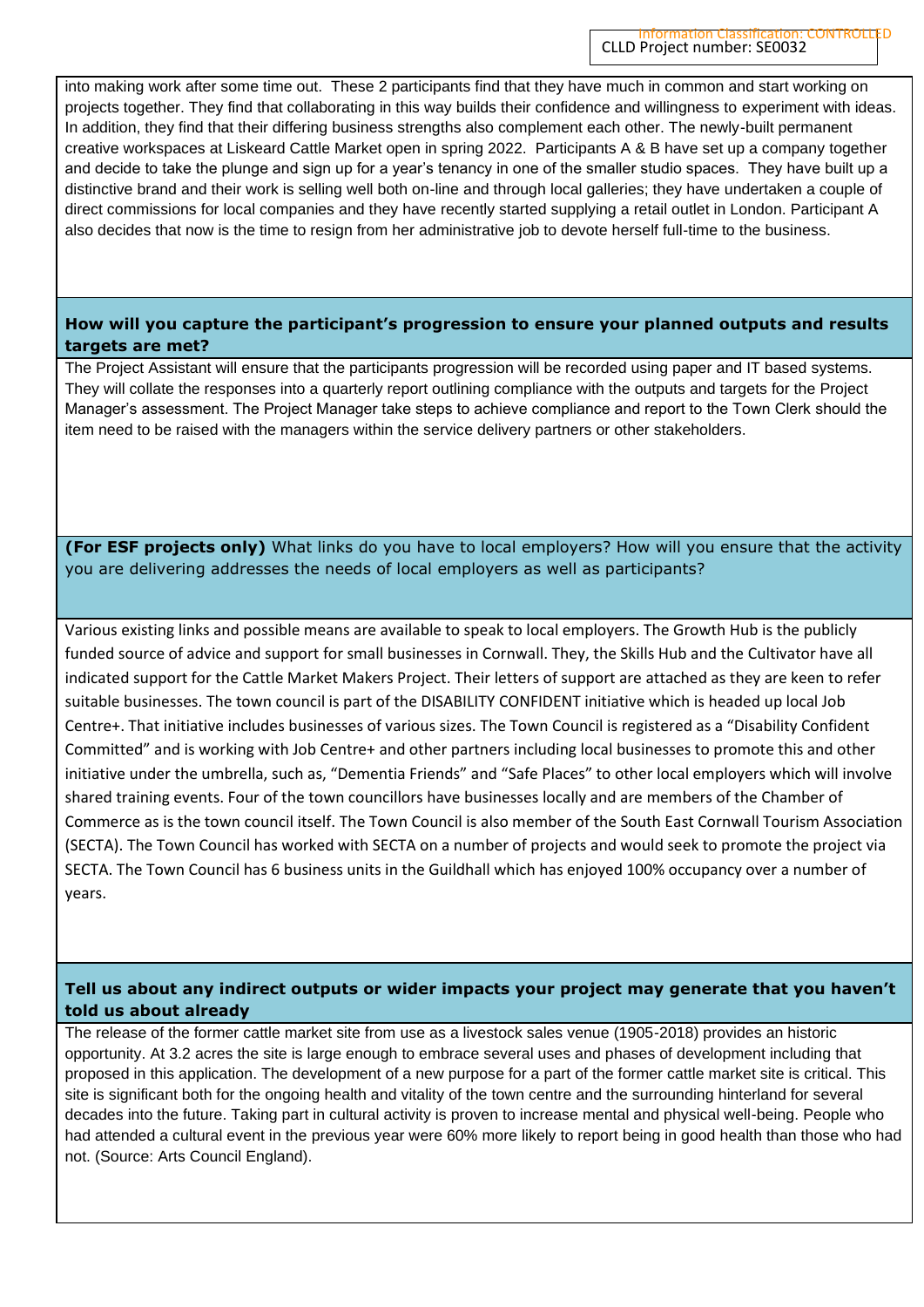| <b>Permissions and Building Regulations and Standards</b><br>9.                                                                  |                         |  |  |  |  |
|----------------------------------------------------------------------------------------------------------------------------------|-------------------------|--|--|--|--|
| Does your project require planning permission?                                                                                   | Application in progress |  |  |  |  |
| Does the project need to meet building regulations/local<br>authority standards?                                                 | Application in progress |  |  |  |  |
| Do any building alterations require your landlord's approval?                                                                    | Not applicable          |  |  |  |  |
| Do you or the project require any other relevant licences?                                                                       | Not applicable          |  |  |  |  |
| Use the space below to provide any further details necessary:                                                                    |                         |  |  |  |  |
| Cornwall Council will be submitting a planning application for the Cattle Market Makers Project on behalf of the<br>partnership. |                         |  |  |  |  |

## **10. Project risks**

**Tell us what you see as being the main risks to your project and what you have done/will do to mitigate them:**

| <b>Risk</b>                                                                                                                                                                                                                                                                                                                    | Mitigation - how you will minimise the risk                                                                                                                                                                                                                                                                                                                                                                                                                                                                                                                                                                                                                                                                                                                                                                                                                                                                                                                                                                                                                                                                                                                                                                                                                                                                                                           |
|--------------------------------------------------------------------------------------------------------------------------------------------------------------------------------------------------------------------------------------------------------------------------------------------------------------------------------|-------------------------------------------------------------------------------------------------------------------------------------------------------------------------------------------------------------------------------------------------------------------------------------------------------------------------------------------------------------------------------------------------------------------------------------------------------------------------------------------------------------------------------------------------------------------------------------------------------------------------------------------------------------------------------------------------------------------------------------------------------------------------------------------------------------------------------------------------------------------------------------------------------------------------------------------------------------------------------------------------------------------------------------------------------------------------------------------------------------------------------------------------------------------------------------------------------------------------------------------------------------------------------------------------------------------------------------------------------|
| The achievement of ESF outputs is often difficult to realise<br>both with regards recording completely compliant outputs.<br>In this CLLD area, in particular, the very marginalised<br>nature of the people that most need help can make them<br>difficult to engage through conventional approaches such a,<br>Job Centre +. | We have engaged a range of potential partners to find<br>alternative routes to participation. These including Primary<br>Schools supporting our intergenerational craft sessions),<br>Liskeard Together project (which aims to build individuals<br>confidence to manage debt through the participation in the<br>"Money Matters" skills building), the Liskerrett Centre -<br>provides a venue as a training and meeting facility. They<br>are well used by community groups and organisations,<br>such as, a Youth Group. Community Treasure Chest<br>upcycles items - much of the upcycled items are reused<br>with the local community which is a deprived area.)<br>Lighthouse Community Centre (CIC) - provides services for<br>children, young people and their families in the town. The<br>CIC runs activities and events that inspire, educate and<br>help to develop skills and confidence for future life. They<br>hold various workshops and events around the town that<br>are designed to be engaging and fun whilst providing real<br>life learning that is transferable to future employment and<br>life. Lighthouse Community Centre (LCC) ran upcycling<br>workshops aimed at teenagers in the summer of 2019, with<br>support from TeX in Bodmin, a social enterprise which<br>focuses on recycling textiles in imaginative ways. |
| That there is a lack of demand for the small workspace, that<br>is, being provided by this project.                                                                                                                                                                                                                            | Various demand studies have been and are currently being<br>undertaken that show that there is a good demand for this<br>workspace. The Cornwall Council commissioned 2017                                                                                                                                                                                                                                                                                                                                                                                                                                                                                                                                                                                                                                                                                                                                                                                                                                                                                                                                                                                                                                                                                                                                                                            |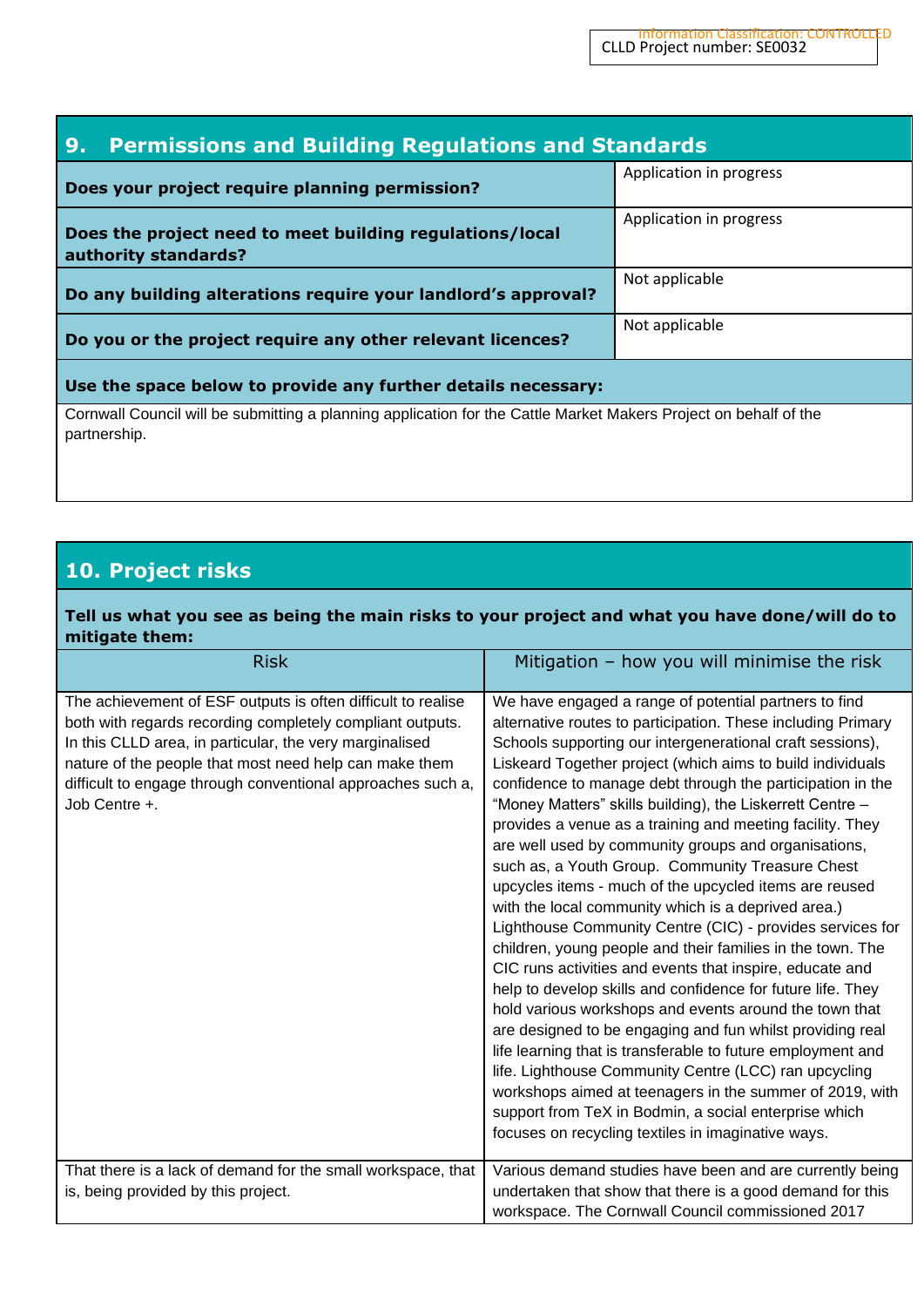|                                                         | demand for workspaces in East Cornwall showed a need<br>for workspace in Liskeard (the cattle market site being<br>specifically mentioned as a venue.) The Town Council<br>commissioned (funded by the LEP and Chamber of<br>Commerce etc) demand study in 2018 showed a need for a<br>range of different sized buildings and plots including small<br>workspace. Creative Kernow are currently running a<br>demand study for that type of unit. In addition, the 6 small<br>business units owned by the Town Council are full occupied<br>as are the Cornwall Council owned small units within the<br>former cattle market site. There has been no provision of a<br>range of workspace for letting to business start-ups or small<br>business expansion since 2003. In fact, a number of<br>workspace units have been taken out of business use when<br>their sites have been redeveloped for housing (Gas Lane,<br>Dark Lane, Routledge Court and Victoria Place - and now<br>Trevecca. |
|---------------------------------------------------------|--------------------------------------------------------------------------------------------------------------------------------------------------------------------------------------------------------------------------------------------------------------------------------------------------------------------------------------------------------------------------------------------------------------------------------------------------------------------------------------------------------------------------------------------------------------------------------------------------------------------------------------------------------------------------------------------------------------------------------------------------------------------------------------------------------------------------------------------------------------------------------------------------------------------------------------------------------------------------------------------|
| Conflict with the Cornwall Council workspace proposals. | The workspace centre and the container workspace are<br>complimentary. The smaller workspaces in the container<br>units are intended to help trial business start up ideas.<br>Those that are successful and need expansion space can<br>take suitable premises in the workspace centre, once it is<br>completed. To assist in the coordinated planning and<br>regeneration of the former cattle market site, the (officers<br>and councillors) of the Town Council are part of the<br>Cornwall Council Cattle Market Working Party. Two<br>Cornwall Council councillors are also Town Councillors.                                                                                                                                                                                                                                                                                                                                                                                        |

## **E. Cross cutting themes**

## **11. Cross Cutting Themes.**

All projects are expected to show how they will address the 2 cross cutting themes of Equal Opportunities and Sustainability

| GDPR/Data<br>Protection | Yes | Safeguarding | Yes | Anti-fraud | Signed policy? |
|-------------------------|-----|--------------|-----|------------|----------------|
|-------------------------|-----|--------------|-----|------------|----------------|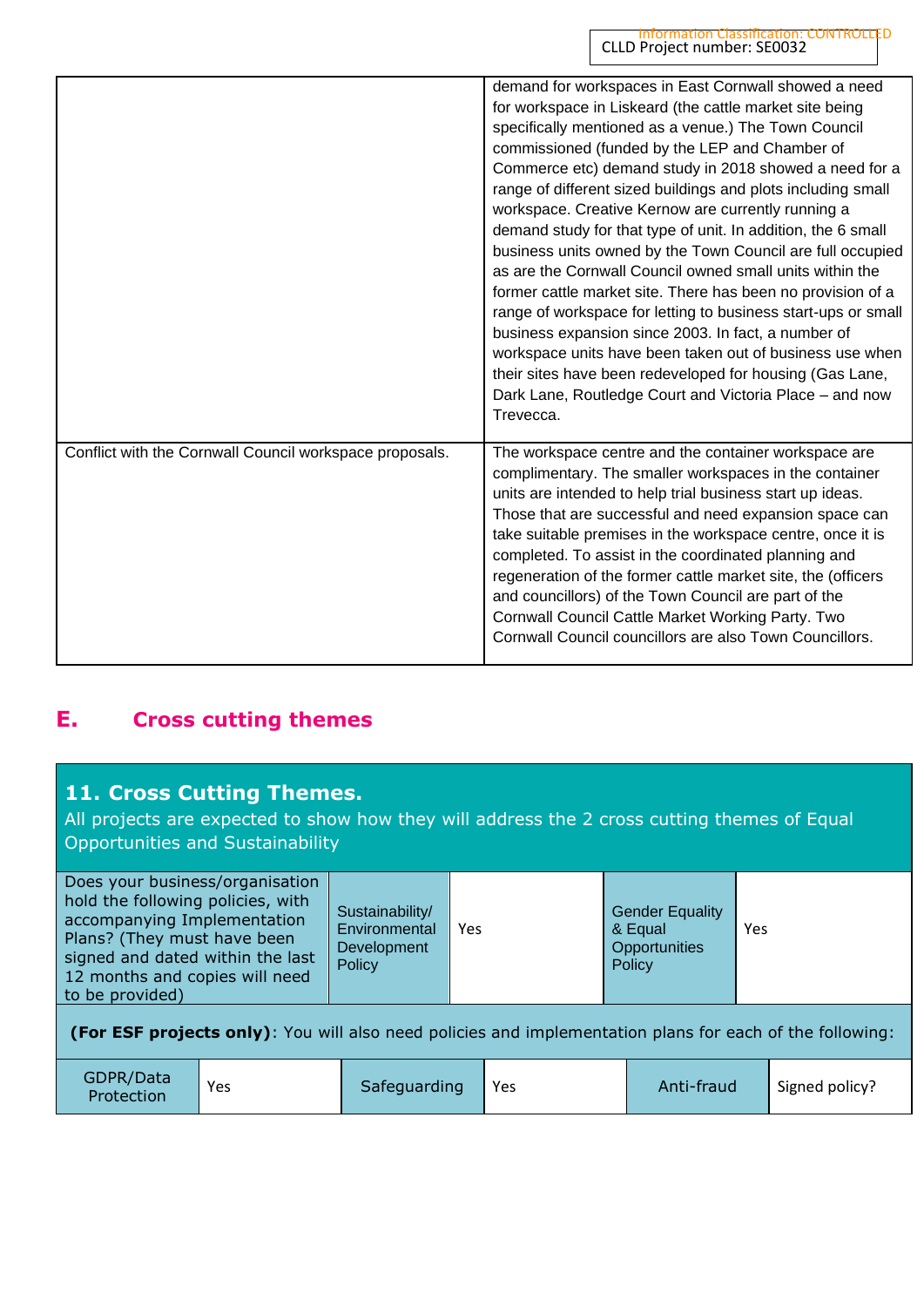### **Thinking about the environmental impact of your project, tell us about the impacts, positive and negative, your project may have. Also explain the steps you are taking to mitigate any negative impacts. Refer to your policy when completing this section.**

| <b>Risk</b>                                                                                                                                                                                                                                                  | Mitigation - how you will minimise the risk                                                                                                                                                                                                                                                                                                                                                                                                                                                                                        |
|--------------------------------------------------------------------------------------------------------------------------------------------------------------------------------------------------------------------------------------------------------------|------------------------------------------------------------------------------------------------------------------------------------------------------------------------------------------------------------------------------------------------------------------------------------------------------------------------------------------------------------------------------------------------------------------------------------------------------------------------------------------------------------------------------------|
| The original Expression of Interest had hoped to reuse<br>some of the existing buildings and only introduce some<br>container based workspace. However, the very poor<br>condition of the buildings has meant a completely container<br>based unit solution. | The containers will be produced using sustainably sourced<br>materials where possible and will meet relevant<br>environmental standards. They will be laid out in a manner<br>that is more business and people friendly. When they are<br>no longer needed on this site they can be re-used by<br>Cornwall Council. The brand new containers are more likely<br>to be more energy efficient than the collection of old and<br>poorly maintained building. The location of the new<br>containers is still within a brownfield site. |
| Use of materials in the project damaging the environment                                                                                                                                                                                                     | Steps will be taken to ensure that materials used by the<br>project and by workshop tenants are non-polluting and are<br>disposed of safely if necessary. In training sessions etc a<br>lot of emphasis will be placed on re-using and upcycling<br>materials for reasons of cost and environmental<br>sustainability.                                                                                                                                                                                                             |
| The site ceased to be used as a business location at the<br>end of 2017. There is the risk of the units increasing traffic<br>into town centre.                                                                                                              | This is offset by the location of public transport / most<br>units likely to be inhabited by people in walking/cycling<br>distance)                                                                                                                                                                                                                                                                                                                                                                                                |
| Click here to enter text.                                                                                                                                                                                                                                    | Click here to enter text.                                                                                                                                                                                                                                                                                                                                                                                                                                                                                                          |

Tell us how you project will have a positive impact in promoting equality of opportunity or access to your product/services defined in the Protected Characteristics, as defined in the Equality Act 2010. This could include your procurement process, how you market your product or how you will deliver your project.

We have updated our Equality & Diversity policy. This will fully reflects the requirements of the Equality Act 2010. The town council and its partners will ensure the implementation of the project without disadvantage to staff, businesses and participants with the following 'protected characteristics' :-Age - Gender - Race - Disability - Pregnancy & Maternity - Religion & Belief - Gender Reassignment - Marriage & Civil Partnership - Sexual Orientation. The "Equality and Diversity" implementation plan will apply to all aspects of the project including the recruitment of staff and working with businesses and participants. This will include the use of venues which have disabled access, and are safe and well lit. The venues will also be accessible by public transport. Nursery facilities will be present or provided at the time of the course. The courses will be held at times to enable participants with caring responsibilities, such as, avoiding the "school run" and halfterm holiday times. The course will also be mindful of those participants with caring responsibilities that might include aged parents As a public authority we have additional duties under the Public Sector Equality Duty.

Please confirm how you will ensure any delivery partners will pass on your sustainability and equal opportunities responsibilities:

Our delivery partners Cornwall Council and Plymouth College of Art have their own sustainability and equal opportunities polices and both institutions are aware of the need to monitor their compliance in respect of the receipt of ERDF/ESF funding. Where the project is utilising the services or using the facilities of smaller organisations, copies of their policies will be requested and filled for future reference. At the commencement of the project those staff and partners staff involved in the delivery pf the project will be briefed in the nature of the sustainability and equal opportunities.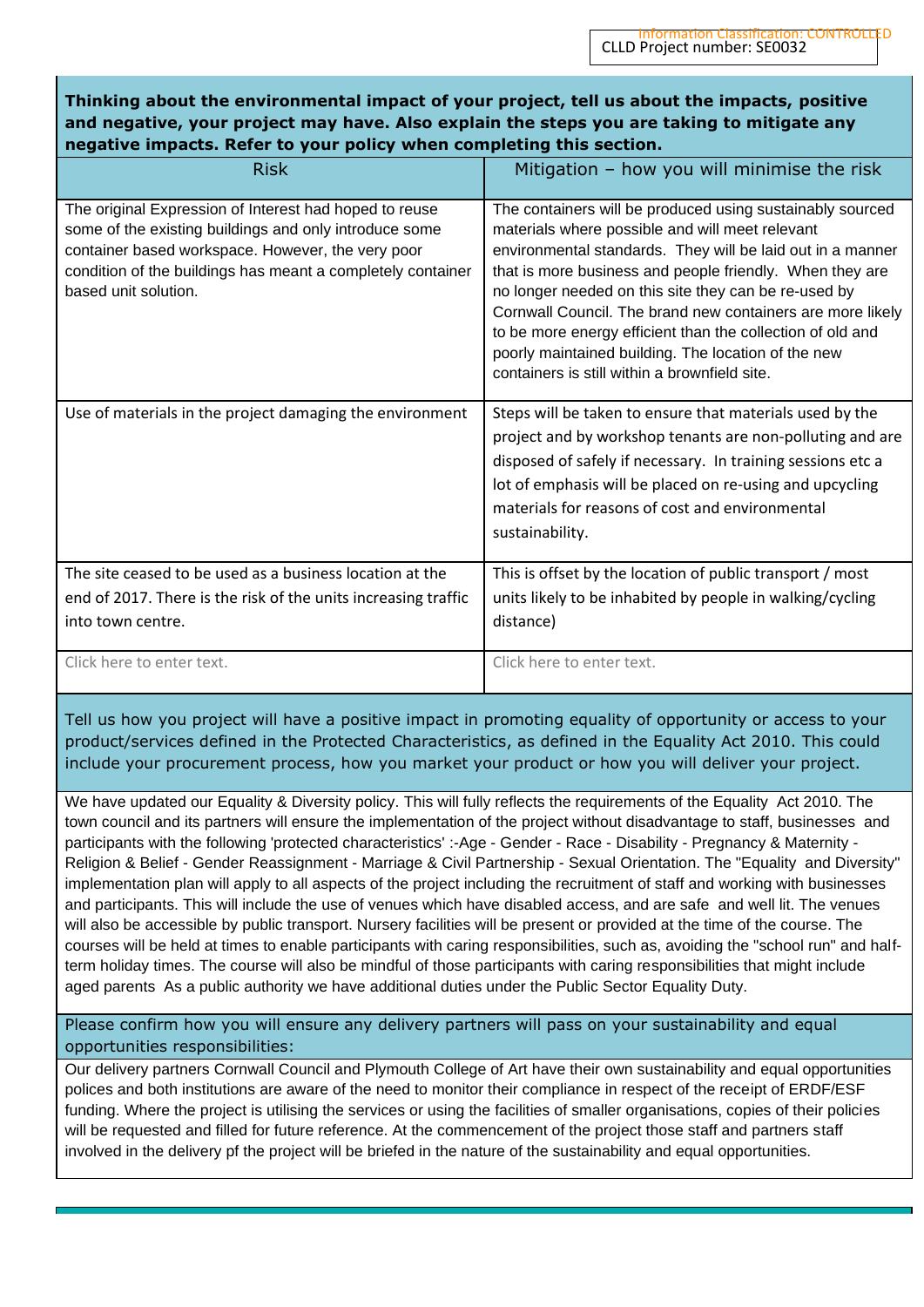| 12. Current Workforce Baseline data<br>As part of the requirement of the funding we need to collect some information on your<br>employees, this is all anonymous data.<br>9.3 FTE<br>Current Full Time Equivalent staff |          |           |              |                                                                                                                                                                |          |                              |                              |                              |  |              |
|-------------------------------------------------------------------------------------------------------------------------------------------------------------------------------------------------------------------------|----------|-----------|--------------|----------------------------------------------------------------------------------------------------------------------------------------------------------------|----------|------------------------------|------------------------------|------------------------------|--|--------------|
|                                                                                                                                                                                                                         |          |           |              | How many of your current workforce consider themselves to have a disability? This<br>can be a physical disability, a learning difficulty or mental ill-health. |          |                              |                              |                              |  | $\mathbf{0}$ |
|                                                                                                                                                                                                                         |          |           |              | How many of your current workforce fall into each of the following age categories?                                                                             |          |                              |                              |                              |  |              |
| $16 - 24$                                                                                                                                                                                                               | $\Omega$ | $25 - 29$ | $\mathbf{1}$ | $30 - 34$                                                                                                                                                      | $\Omega$ | $35 - 39$                    | $\mathbf{1}$                 | $40 - 44$<br>$\Omega$        |  |              |
| 45-49                                                                                                                                                                                                                   | 4        | $50 - 54$ | $\mathbf{1}$ | $55 - 59$                                                                                                                                                      | 5        | $60 - 64$                    | $65+$<br>$\overline{2}$      |                              |  | $\Omega$     |
| Prefer<br>not to<br>say                                                                                                                                                                                                 | 0        |           |              |                                                                                                                                                                |          |                              |                              |                              |  |              |
| How many of your<br>How many of your<br>5<br>9<br>workforce are male?<br>workforce are female?                                                                                                                          |          |           |              |                                                                                                                                                                |          |                              |                              |                              |  |              |
| How many of your current workforce consider themselves to fall into the following ethnic groups?                                                                                                                        |          |           |              |                                                                                                                                                                |          |                              |                              |                              |  |              |
| White                                                                                                                                                                                                                   |          |           | 14           | Select an option                                                                                                                                               |          |                              |                              | Click here to<br>enter text. |  |              |
| Click here to<br>Select an option<br>Select an option<br>enter text.                                                                                                                                                    |          |           |              |                                                                                                                                                                |          | Click here to<br>enter text. |                              |                              |  |              |
| How many of your current workforce identify as Cornish? (Optional)                                                                                                                                                      |          |           |              |                                                                                                                                                                |          |                              | Click here to<br>enter text. |                              |  |              |

## **F. Financial details**

## **13. Financial Details**

You will not receive your grant until **AFTER** you have paid the total costs of your project and your claim is approved

| Are you applying for Gross or Net<br>costs?                                                                                                                                                                  | Gross | If you are VAT registered and<br>are unable to recover your<br>VAT, please explain why<br>NB please include a letter from<br>your accountant or from HMRC<br>to evidence this.                                                                                            | 818323925                 |
|--------------------------------------------------------------------------------------------------------------------------------------------------------------------------------------------------------------|-------|---------------------------------------------------------------------------------------------------------------------------------------------------------------------------------------------------------------------------------------------------------------------------|---------------------------|
| Do you have sufficient funds to<br>cover the project funding<br>requirement?                                                                                                                                 | Yes   | Final Financial claim<br>submission date                                                                                                                                                                                                                                  | Click here to enter text. |
| If your accounts show a<br>significant growth or decline in<br>the last few years please provide<br>an explanation. If you are in<br>decline, what is the impact of<br>those losses on your<br>organisation? |       | "The Town Council did in the last few years conduct a refurbishment of our<br>Public Hall. This was the largest investment in the building since the mid-<br>1990's. This will result in the relevant year being significantly higher than a<br>normal years expenditure. |                           |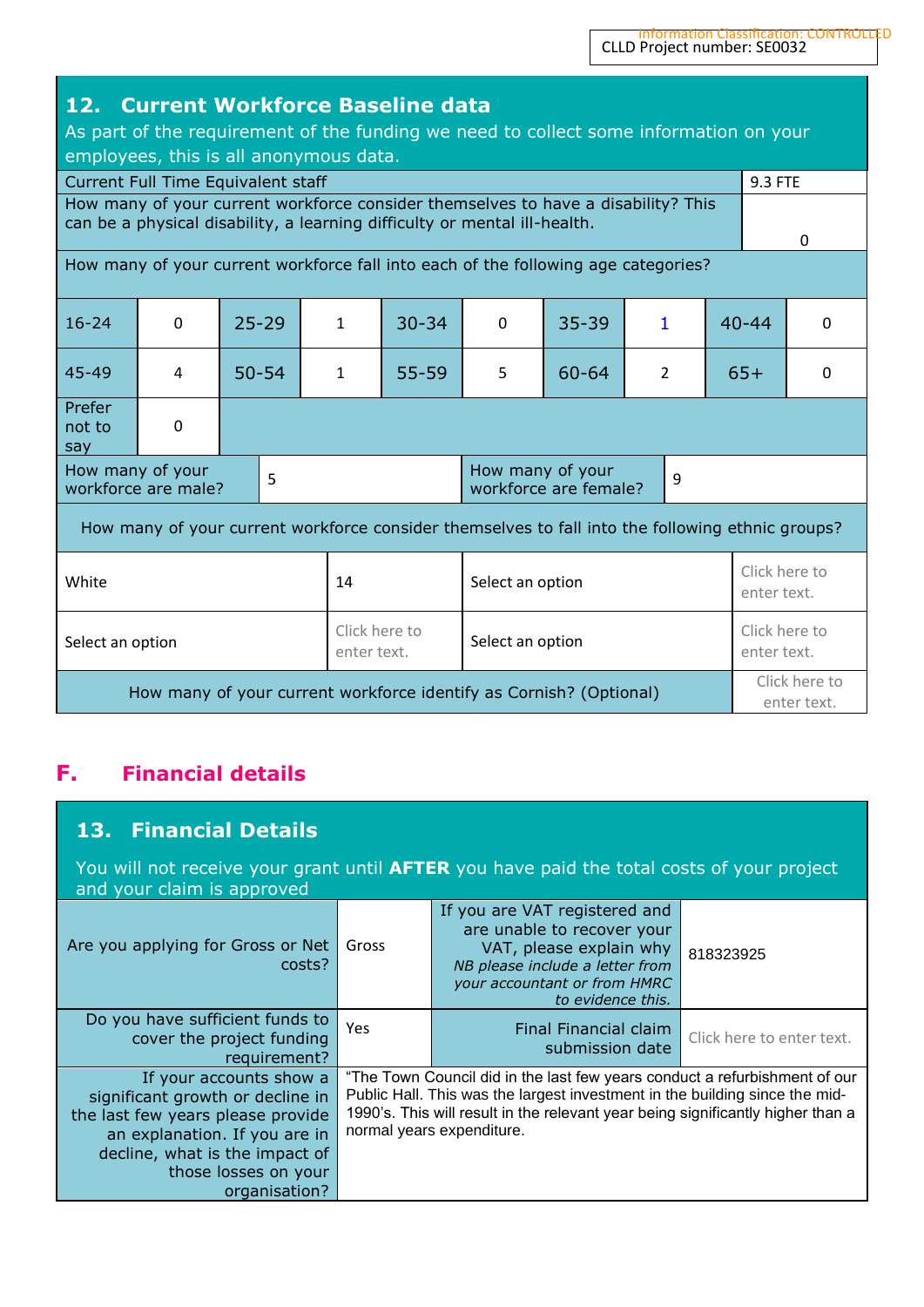Please provide any additional information you would like to include about the financial position of your organisation.

Cornwall Council are confirmation from their specialist VAT advisor on their option to tax on the relevant part of the site the implications of that on the Town Council.

## **G. Other Funding / Projects you have**

| <b>14. Previous Grant Funding Received</b><br>Has the business/organisation received any public sector funds or support in the last 3 years? |                                                |                                                                                                                                                                                                                                                                                               |                                    |                                               |
|----------------------------------------------------------------------------------------------------------------------------------------------|------------------------------------------------|-----------------------------------------------------------------------------------------------------------------------------------------------------------------------------------------------------------------------------------------------------------------------------------------------|------------------------------------|-----------------------------------------------|
| Date of<br>Funding<br>Award                                                                                                                  | Source of<br>Funding                           | Description of the Expenditure/ Activity                                                                                                                                                                                                                                                      | Date when<br>the grant was<br>paid | Value of Grant<br>Claimed/Paid £              |
| May 2017                                                                                                                                     | Locality $-$<br><b>British</b><br>Government   | Neighbourhood Plan preparation grant                                                                                                                                                                                                                                                          | May 2017                           | £4,900                                        |
| May<br>2018?                                                                                                                                 | Cultivator -<br><b>ERDF</b><br><b>ESF</b>      | Cultivator business project Phase 1 - Training<br>and support delivered to the two values - No<br>grant paid. Cultivator have supplied letters to<br>the effect that we need to declare the training<br>and support received against any public sector<br>funds received in the next 3 years. | No grant paid                      | £1,512 ERDF<br>£1,008 ESF                     |
| March<br>2018                                                                                                                                | Cornwall<br>Local<br>Enterprise<br>Partnership | Agri-hub Employment land and premises<br>demand assessment                                                                                                                                                                                                                                    | March 2018                         | £5,000                                        |
| March<br>2016                                                                                                                                | $WRAP -$<br><b>British</b><br>Government       | Rural Community Energy Programme -<br>consultancy to assess sustainable energy<br>options for council and partner buildings - PV<br>installed                                                                                                                                                 | March 2016                         | £9,700                                        |
| <b>June 2018</b>                                                                                                                             | <b>FEAST</b><br>(Funded by<br>ACE)             | LISKEARD UNLOCKED - "HATS OFF TO<br>LISKEARD WOMEN WORKERS" project -<br>Part of the National Heritage Open Days - A<br>project to engage more people in heritage by<br>learning about the history of women in the<br>town who ran businesses.                                                | June & Dec<br>2018                 | £1,000                                        |
|                                                                                                                                              |                                                | If all details above are correct please tick here, if not please amend<br>where necessary above and leave the tick box empty                                                                                                                                                                  |                                    | All details above are correct $\triangledown$ |

## **15. Other Current Projects**

Please provide details of any other projects/ applications that you are wishing to apply for to any other funder or CLLD before this project will be completed

| Type of<br>Organisation<br>Timescale<br>Funding | Value of<br>funding<br>required | Project description | Progress update<br>on<br>application/project |
|-------------------------------------------------|---------------------------------|---------------------|----------------------------------------------|
|-------------------------------------------------|---------------------------------|---------------------|----------------------------------------------|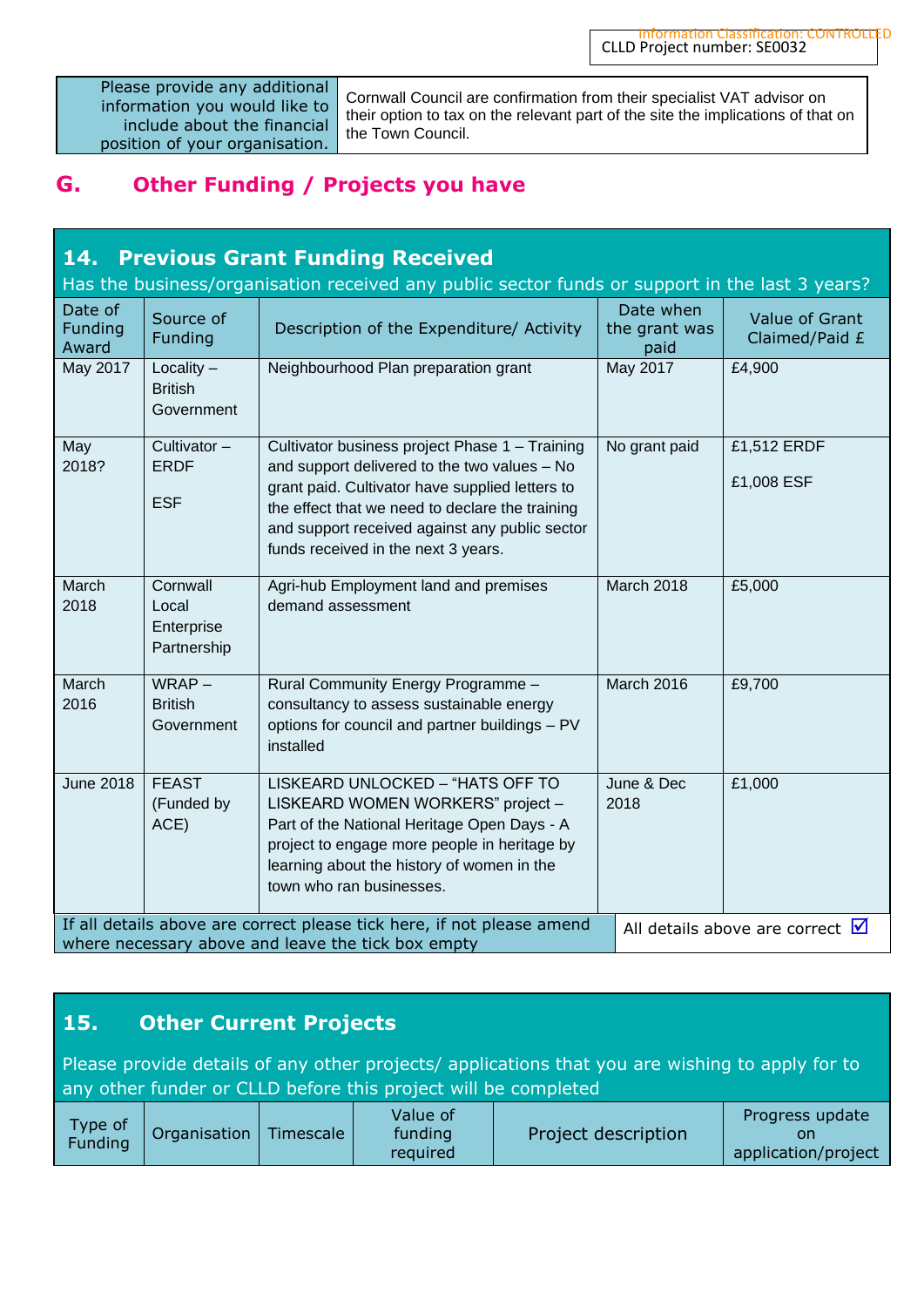| None                                                                                                                                                                         | Click here to<br>enter text. | Click here<br>to enter<br>text. | Click here to<br>enter text. | Click here to enter text. | Click here to enter<br>text. |
|------------------------------------------------------------------------------------------------------------------------------------------------------------------------------|------------------------------|---------------------------------|------------------------------|---------------------------|------------------------------|
|                                                                                                                                                                              |                              |                                 |                              |                           |                              |
| Click here                                                                                                                                                                   | Click here to                | Click here                      | Click here to                | Click here to enter text. | Click here to enter          |
| to enter                                                                                                                                                                     | enter text.                  | to enter                        | enter text.                  |                           | text.                        |
| text.                                                                                                                                                                        |                              | text.                           |                              |                           |                              |
| Click here                                                                                                                                                                   | Click here to                | Click here                      | Click here to                | Click here to enter text. | Click here to enter          |
| to enter                                                                                                                                                                     | enter text.                  | to enter                        | enter text.                  |                           | text.                        |
| text.                                                                                                                                                                        |                              | text.                           |                              |                           |                              |
| Click here                                                                                                                                                                   | Click here to                | Click here                      | Click here to                | Click here to enter text. | Click here to enter          |
| to enter                                                                                                                                                                     | enter text.                  | to enter                        | enter text.                  |                           | text.                        |
| text.                                                                                                                                                                        |                              | text.                           |                              |                           |                              |
| If all details above are correct please tick here, if not please amend<br>All details above are correct $\blacksquare$<br>where necessary above and leave the tick box empty |                              |                                 |                              |                           |                              |

# **H. Applicant Declarations**

| <b>Please tick to show your confirmation</b> |                                                                                                                                                                                                                                                                                                                                  |  |  |  |
|----------------------------------------------|----------------------------------------------------------------------------------------------------------------------------------------------------------------------------------------------------------------------------------------------------------------------------------------------------------------------------------|--|--|--|
|                                              | I declare that I have the authority to represent the above named organisation in making<br>this application.                                                                                                                                                                                                                     |  |  |  |
|                                              | I understand that acceptance of this application does not in any way signify that the<br>project is eligible for ERDF or ESF funding support or that ERDF/ESF funding has been<br>approved towards it.                                                                                                                           |  |  |  |
|                                              | On behalf of the above named organisation I confirm:<br>• That the information provided in this application is accurate.<br>• I am not aware of any relevant information, which has not been included in the<br>application, but which if included is likely to affect the decision whether to endorse the<br>application.       |  |  |  |
|                                              | If you have supplied personal information relating to third parties (e.g. delivery partners)<br>as part of your application, you must ensure that you inform those third parties about<br>how you use this information and inform them that this information will be passed to and<br>processed by us as set out in this policy. |  |  |  |
|                                              | I/we understand that neither the decision makers nor any of its representatives or<br>partners is liable for any expense incurred by me/us in the making of this Application.                                                                                                                                                    |  |  |  |
|                                              | I/we confirm that the project has not started and will not start until such time as an Offer<br>Letter is received.                                                                                                                                                                                                              |  |  |  |
|                                              | I/we confirm that the applicant business/organisation complies with all relevant UK and<br>EU legislation.                                                                                                                                                                                                                       |  |  |  |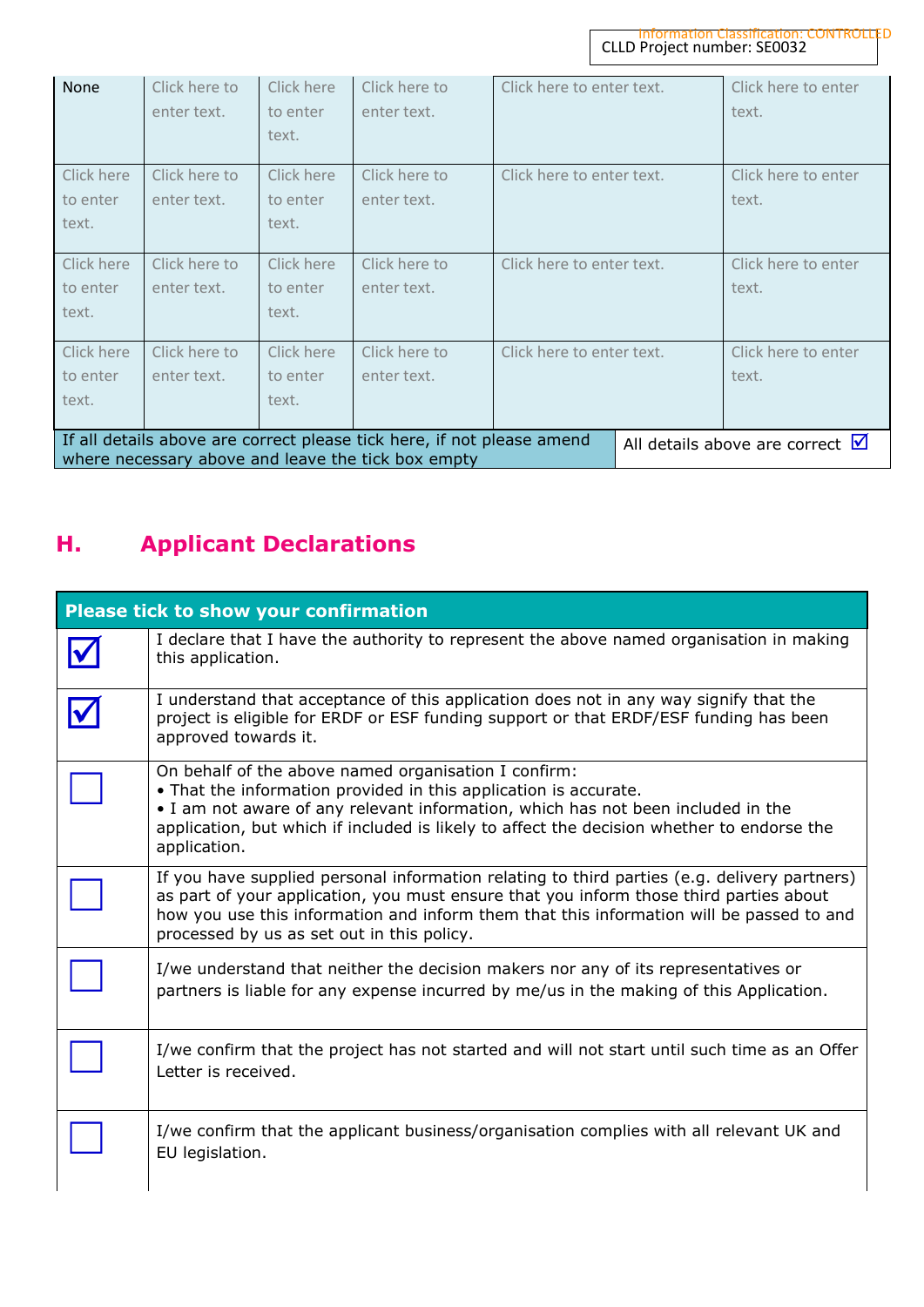|                                                                                                                                                                                                                                                                                                                                                                                                                                                                                                                                                                                                                                                                                                                                                                                                                                                                                                       | I/we understand that the investment to which this Application relates will not be<br>progressed if any aspect of the Application is deemed to be ineligible.                                                                                                                                                                                                                                                                                                                                                                                                                                                                                                                                                                                                                                                                                                                    |  |  |  |
|-------------------------------------------------------------------------------------------------------------------------------------------------------------------------------------------------------------------------------------------------------------------------------------------------------------------------------------------------------------------------------------------------------------------------------------------------------------------------------------------------------------------------------------------------------------------------------------------------------------------------------------------------------------------------------------------------------------------------------------------------------------------------------------------------------------------------------------------------------------------------------------------------------|---------------------------------------------------------------------------------------------------------------------------------------------------------------------------------------------------------------------------------------------------------------------------------------------------------------------------------------------------------------------------------------------------------------------------------------------------------------------------------------------------------------------------------------------------------------------------------------------------------------------------------------------------------------------------------------------------------------------------------------------------------------------------------------------------------------------------------------------------------------------------------|--|--|--|
|                                                                                                                                                                                                                                                                                                                                                                                                                                                                                                                                                                                                                                                                                                                                                                                                                                                                                                       | I confirm that the quotations provided are compliant with my specification                                                                                                                                                                                                                                                                                                                                                                                                                                                                                                                                                                                                                                                                                                                                                                                                      |  |  |  |
|                                                                                                                                                                                                                                                                                                                                                                                                                                                                                                                                                                                                                                                                                                                                                                                                                                                                                                       | I confirm that my organisation has no relationship or conflict of interest with the chosen<br>preferred suppliers                                                                                                                                                                                                                                                                                                                                                                                                                                                                                                                                                                                                                                                                                                                                                               |  |  |  |
|                                                                                                                                                                                                                                                                                                                                                                                                                                                                                                                                                                                                                                                                                                                                                                                                                                                                                                       | No orders should be placed with these suppliers before you have been informed by CDC<br>that you have been awarded a Grant.<br>* The suppliers listed will be detailed in your Offer Letter (the contract offering you the<br>Grant) if awarded a Grant.<br>* Paid invoices from these suppliers are the only expenditure that will be considered<br>eligible for any grant to be paid against.<br>* ONLY IN EXCEPTIONAL CIRCUMSTANCES can changes to these suppliers be made<br>WITH THE PRIOR PERMISSION OF CDC.<br>* In no circumstances should any payment be made to an alternative supplier without<br>CDC's permission; any expenditure incurred before permission is granted by CDC may<br>be considered ineligible and will not qualify for any grant.<br>I have read and understood the above conditions and confirm that all<br>information on this form is correct. |  |  |  |
|                                                                                                                                                                                                                                                                                                                                                                                                                                                                                                                                                                                                                                                                                                                                                                                                                                                                                                       | <b>Important Information</b>                                                                                                                                                                                                                                                                                                                                                                                                                                                                                                                                                                                                                                                                                                                                                                                                                                                    |  |  |  |
| You should not commence project activity, or enter in to any legal contracts, including the<br>ordering or purchasing of any equipment or services, before your application has been formally<br>approved and you have entered into a grant funding agreement.<br>Any expenditure incurred before the approval date is at your own risk and may render the project<br>ineligible for support.<br>If you knowingly or recklessly make a false statement to obtain grant aid for yourself or anyone<br>else you risk prosecution, the recovery of all grant payments, an additional financial penalty and<br>exclusion from other schemes operated by the UK Government/ EU. By submitting this form you are<br>confirming that you have read and agree with the above declarations and you consent to us<br>processing the information that we collect from you in accordance with our Privacy Policy. |                                                                                                                                                                                                                                                                                                                                                                                                                                                                                                                                                                                                                                                                                                                                                                                                                                                                                 |  |  |  |
| <b>Privacy Information</b>                                                                                                                                                                                                                                                                                                                                                                                                                                                                                                                                                                                                                                                                                                                                                                                                                                                                            |                                                                                                                                                                                                                                                                                                                                                                                                                                                                                                                                                                                                                                                                                                                                                                                                                                                                                 |  |  |  |
| CDC will hold the information that you provide to us confidentially and we will share certain<br>elements of this information with the relevant Local Action Group(s)/CLLD Executive Group(s) and<br>with other support service providers (as appropriate to your needs).<br>Your information will be collected, processed and held securely in accordance with the Data<br>Protection legislation and the General Data Protection Regulation (GDPR) and any other directly<br>applicable European legislation relating to privacy. Our privacy statement is on our website<br>www.communityledcornwall.co.uk or can be supplied by email or post if requested.<br>We are subject to the Freedom of Information Act 2000 and other obligations under law which                                                                                                                                        |                                                                                                                                                                                                                                                                                                                                                                                                                                                                                                                                                                                                                                                                                                                                                                                                                                                                                 |  |  |  |
| require us to act transparently and which grant certain rights of access to the public to information<br>held by us. This means that, whilst we will respect the sensitivity of the information you provide,<br>there may be legal requirements which oblige us to disclose this information.                                                                                                                                                                                                                                                                                                                                                                                                                                                                                                                                                                                                         |                                                                                                                                                                                                                                                                                                                                                                                                                                                                                                                                                                                                                                                                                                                                                                                                                                                                                 |  |  |  |
| We will use the information you provide to administer, process and assess your application for<br>funding under the CLLD Programme and to administer any funding if your application is successful.<br>We may publish details about this application on our website (this may include all or some of the<br>project and applicant details).                                                                                                                                                                                                                                                                                                                                                                                                                                                                                                                                                           |                                                                                                                                                                                                                                                                                                                                                                                                                                                                                                                                                                                                                                                                                                                                                                                                                                                                                 |  |  |  |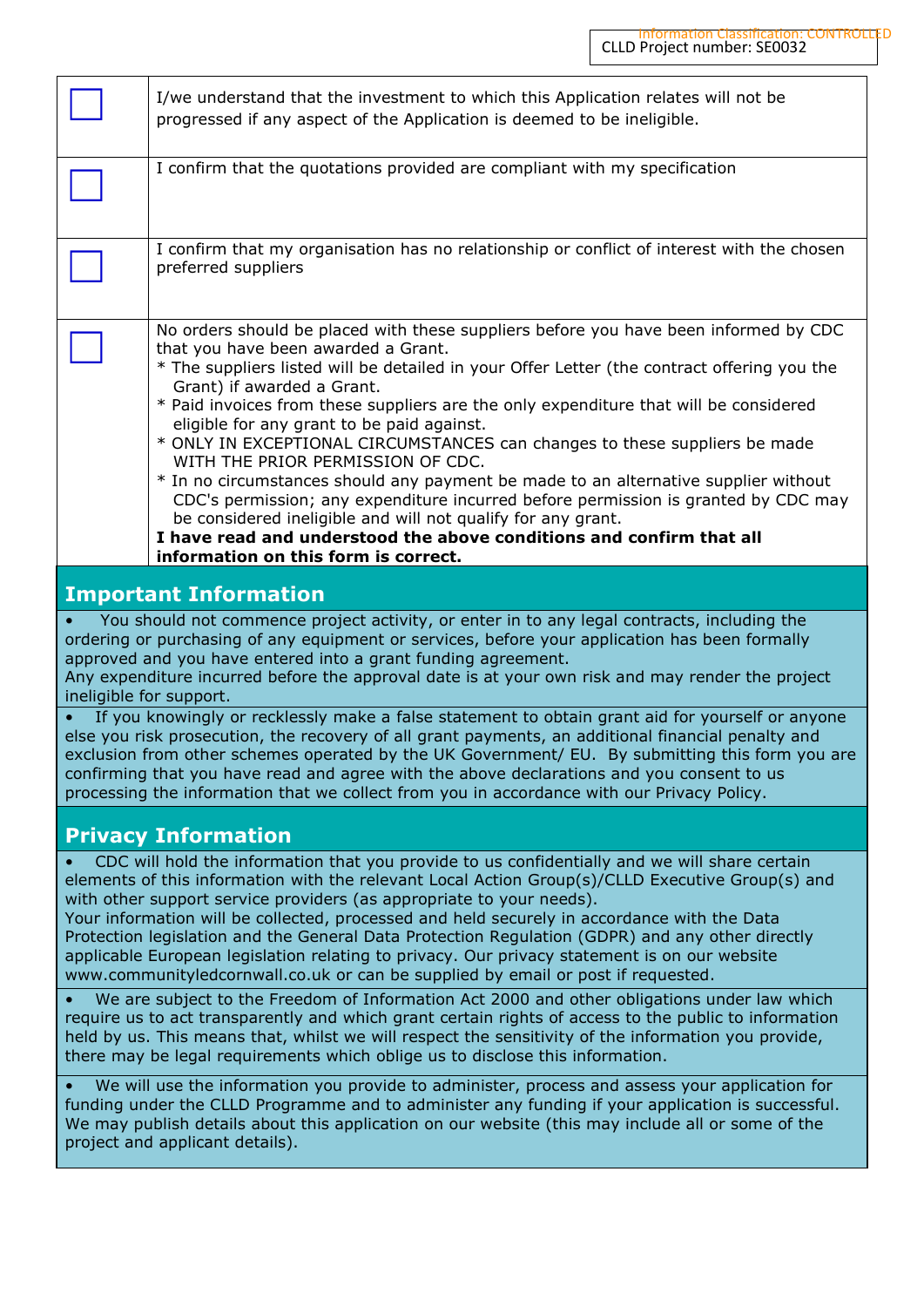• Information you provide may also be shared with other government departments, agencies and third parties appointed in connection with the administration of the CLLD Programme. Such organisations may use this information to contact you for occasional customer research aimed at improving the delivery of this programme.

• Your information may also be shared with other government departments and agencies for the purpose of fraud prevention. The application and evaluation of grant funding is also subject to audit and review by both internal and external auditors who may need to access the information you submit in your application.

• You may be asked to supply some sensitive personal data as part of your application such as information about racial or ethnic origin, political opinion, religious beliefs, trade union membership, physical or mental health, criminal offences or proceedings. We will only use this information for the purpose of processing your application and for statistical analysis. If it is shared with other government bodies for the purpose of statistical analysis, it will be shared on an anonymised basis.

We will not hold your information for longer than is necessary. We will hold the majority of your information for three years after the programme closure in December 2033 as this is a requirement we have with our Managing Authorities, unless we have a legitimate reason to hold this for longer, for instance in defending any legal proceedings brought by any person or body in relation to your application or any funding we have provided, or as required by law or any relevant code of practice. All personal information held by the CLLD Programme is held safely in a secure environment.

|                          | Stephen Ronald Vinson     |
|--------------------------|---------------------------|
| <b>Full Printed Name</b> |                           |
|                          | <b>Town Clerk</b>         |
| <b>Position</b>          |                           |
|                          |                           |
| <b>Date</b>              |                           |
|                          | Click here to enter text. |
| <b>Signature</b>         |                           |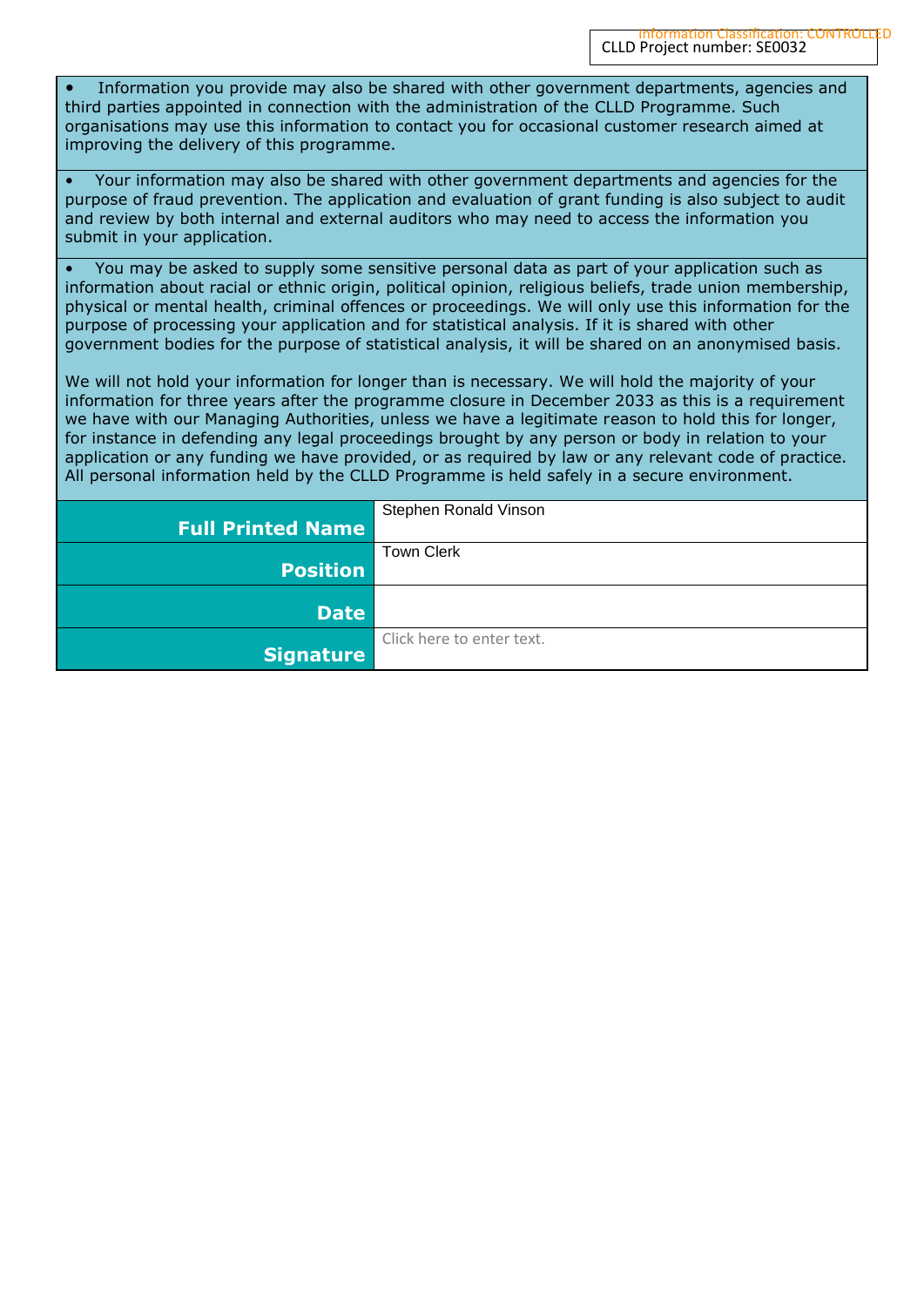## **I. Additional Documents checklist**